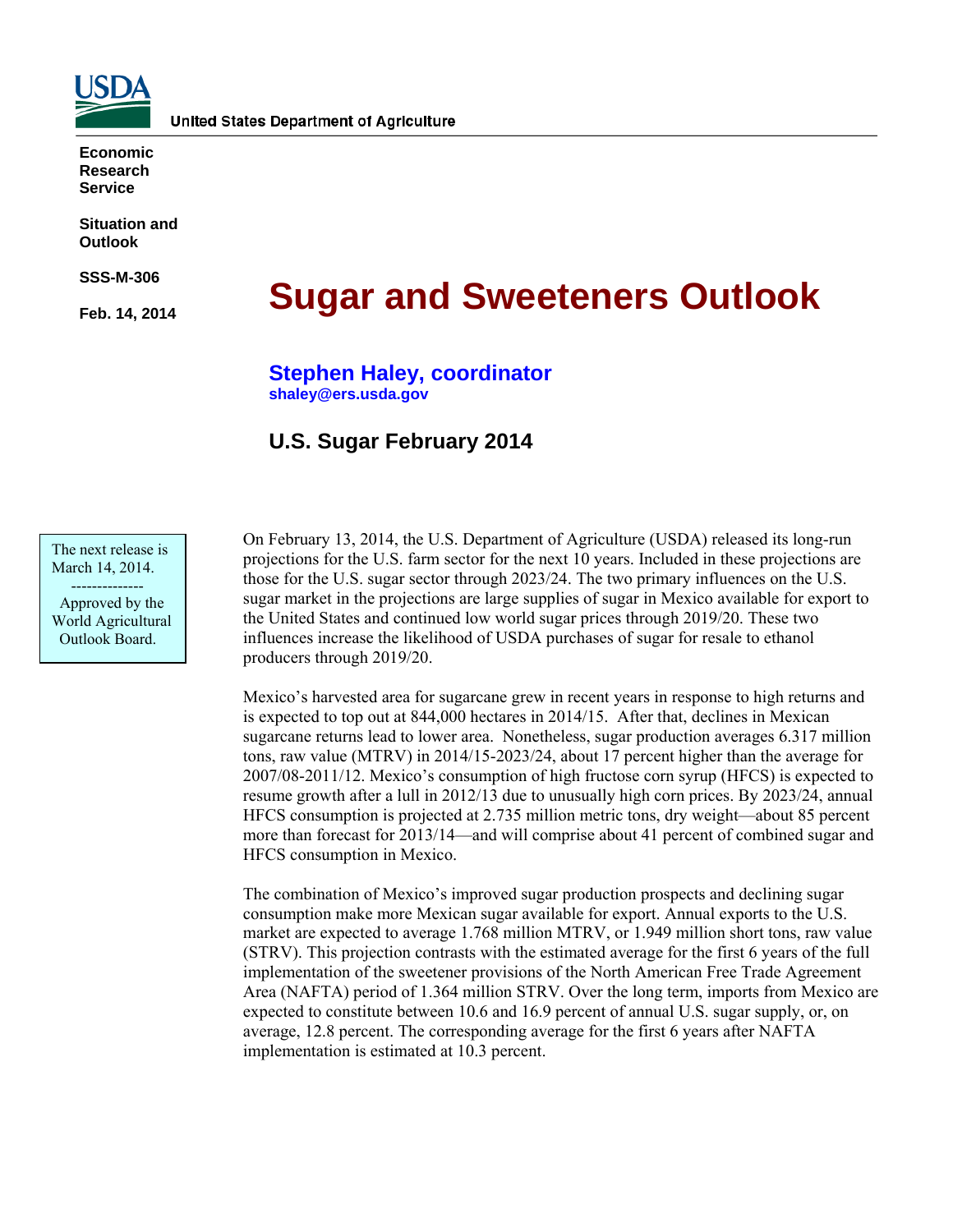World sugar prices are projected to average 17.74 cents per pound between 2014/15 and 2019/20, levels that would not provide support for the U.S. sugar sector. This lack of support increases the likelihood of sugar purchases by the Commodity Credit Corporation (CCC) of USDA for resale to ethanol producers, especially in 2014/15, 2017/18, and 2018/19. These quantities sum to 568,000 STRV. Beyond 2019/20, world sugar prices are projected to be higher, and the likelihood of USDA having to purchase sugar for resale to ethanol producers is diminished.

On February 10, 2014, the USDA published in the *World Agricultural Supply and Demand Estimates* (WASDE) its latest sugar supply and use projections for the United States and Mexico for fiscal year 2012/13 and projections for 2013/14. The USDA reduced its projection of 2013/14 cane sugar production by 53,000 STRV based on revised production forecasts made by processors in Florida, Texas, and Hawaii. Along with a downward revision of its estimate of beginning sugar stocks by 3,500 STRV, 2024/14 ending stocks are projected at 1.825 million STRV, down 56,500 STRV from last month. The implied ending stocks-to-use ratio is projected at 14.9 percent.

The USDA reduced its projection of 2013/14 Mexico sugar production by 345,000 Mt to 6.350 million Mt. Harvest data through the beginning of February imply sharply reduced prospects for sucrose recovery and diminished prospects for sugarcane yields. Based on pace to date, the USDA also reduced its projection of sugar consumption by 100,000 Mt to 4.306 million Mt. These changes combine to imply reduced 2013/14 sugar exports of 2.399 million Mt, down from 2.622 million Mt projected last month. Because of increased margins between U.S. and world raw sugar prices, the USDA expects no change in Mexico sugar exports to the United States, implying that Mexico will instead reduce its exports to other export destinations.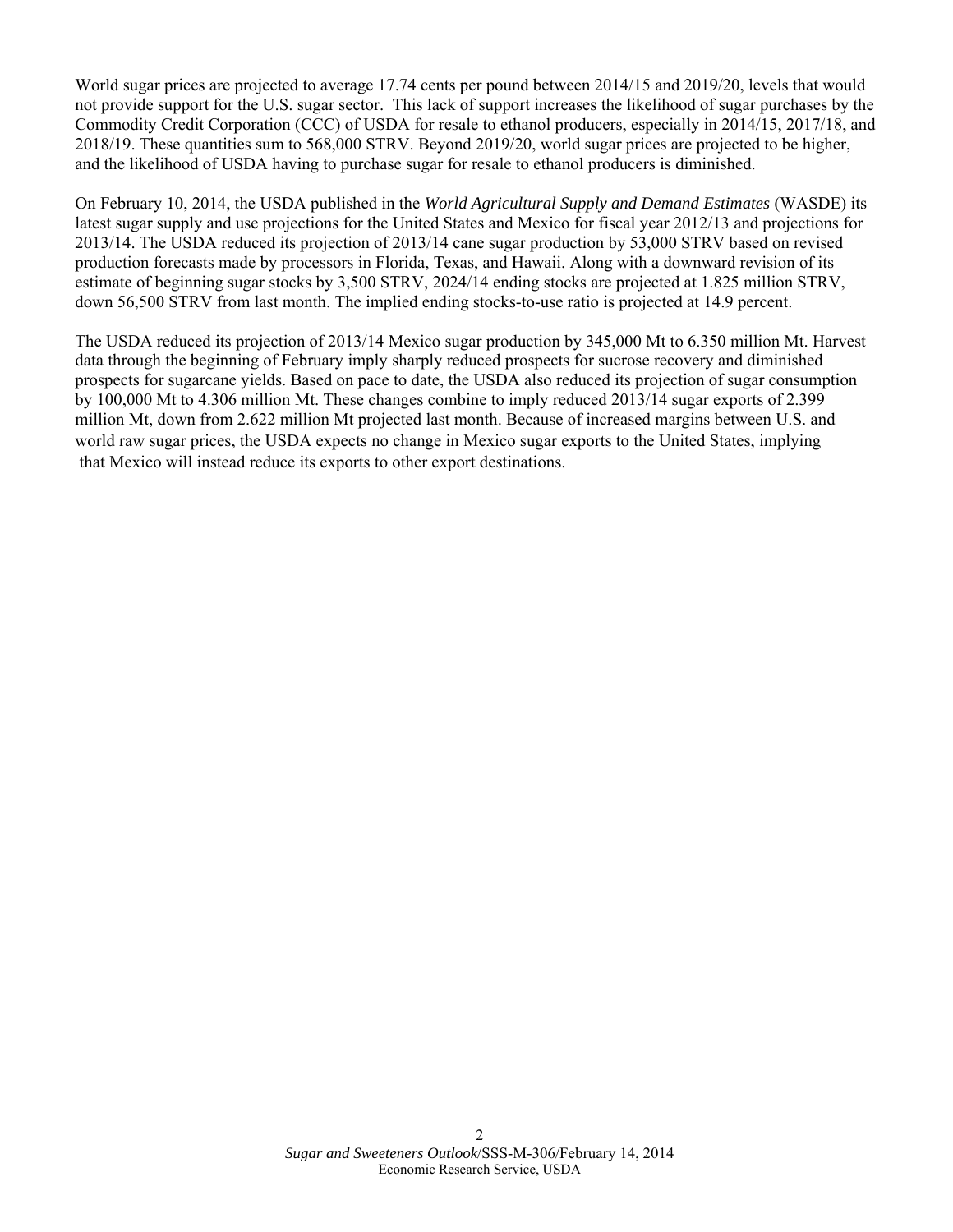# **Long-Term Projection of U.S. and Mexico Sugar Supply and Use through 2024/25**

The U.S. Department of Agriculture (USDA) annually prepares and publishes long-run projections for the U.S. farm sector for the next 10 years. The report is released in February, immediately prior to USDA's annual Outlook Conference. Projections cover agricultural commodities, agricultural trade, and aggregate indicators of the farm sector, such as farm income and food prices. Projection results are used in the preparation of the President's Annual Budget.

The *Sugar and Sweetener Outlook* of USDA's Economic Research Service (ERS) prepares supply and use projections for U.S. sugar.<sup>1</sup> These projections are reviewed and cleared by USDA's Interagency Commodity Estimates Committee (ICEC) for sugar. Projections are based on the assumption of extension of current policies through the entire projections period. The *Sugar and Sweetener Outlook* analytic framework works out the implications for supply and use from the expected states of the physical and economic environment in the policy setting. Although the distinction is subtle, supply and use projections are not forecasts but are base points against which to analyze the effect of policy changes or other exogenous influences on the sugar and sweetener sector.

The most important factors affecting U.S. sugar supply and use over the long-term projections period are the U.S. sugar program, the availability of sugar imports from Mexico, and the level of sugar prices in the world market. The following sections develop this background, and then the framework for analysis is described and results and implications are discussed.

### *Factors Influencing the Baseline: U.S Sugar Policy*

 $\overline{\phantom{a}}$  , where  $\overline{\phantom{a}}$ 

The U.S. sugar program relies on supply control mechanisms of domestic marketing allotments, price support instruments, and import restrictions to keep U.S. sugar prices above world levels. The main features are shown in table 1. The 2008 Farm Act made marketing allotments permanent at a level to be not less than 85 percent of estimated sugar deliveries for human consumption. Allotments are split between refined beet sugar at 54.35 percent and raw cane sugar at 45.65 percent. Aggregate production in excess of allotment quantities cannot be marketed for domestic human consumption or forfeited for repayment of loans (described below) received from Commodity Credit Corporation (CCC).

Under USDA's non-recourse loan rate program, sugarbeet and sugarcane processors have the option of repaying 9 month CCC-originated loans by forfeiting the sugar pledged to the CCC in lieu of cash. Forfeiture repayment is likely when the market price of sugar is below the sum of the loan rate, interest expense, and transport adjustments (the "minimum price-to-avoid forfeiture"–calculated at 20.94 cents/pound (lb) for raw cane sugar in 2012/13). The raw sugar loan rate is 18.75 cents/lb. The refined beet sugar loan rate is specified to equal 128.5 percent of the raw cane sugar loan rate. In order to discourage forfeitures, the 2008 Act introduced the Feedstock Flexibility Program (FFP), which requires the CCC to divert sugar from food use to ethanol producers at the beginning of September, if needed, to keep sugar prices above levels at which sugar processors might otherwise forfeit sugar under loan to the CCC. Operationally, the CCC purchases sugar at prices offered by processors and resells the sugar to ethanol producers at prices they offer to pay. The difference between the purchase expenditures and sales receipts is a CCC cost to the U.S. Government budget.

The 2008 Farm Act states that the raw and refined sugar tariff-rate quotas (TRQs) be established at the beginning of the marketing year at the minimum levels required to comply with international trade agreements approved by the U.S. Congress, with an exception for imported specialty sugar. During the first half of the fiscal year (October 1 – March 31), the 2008 Farm Act states that the sugar TRQ must be increased above the minimum levels by the

 $<sup>1</sup>$  The Sugar and Sweetener Outlook prepares baseline projections for Mexico sugar and high fructose corn syrup, but these are</sup> not published in the USDA long-term projections report.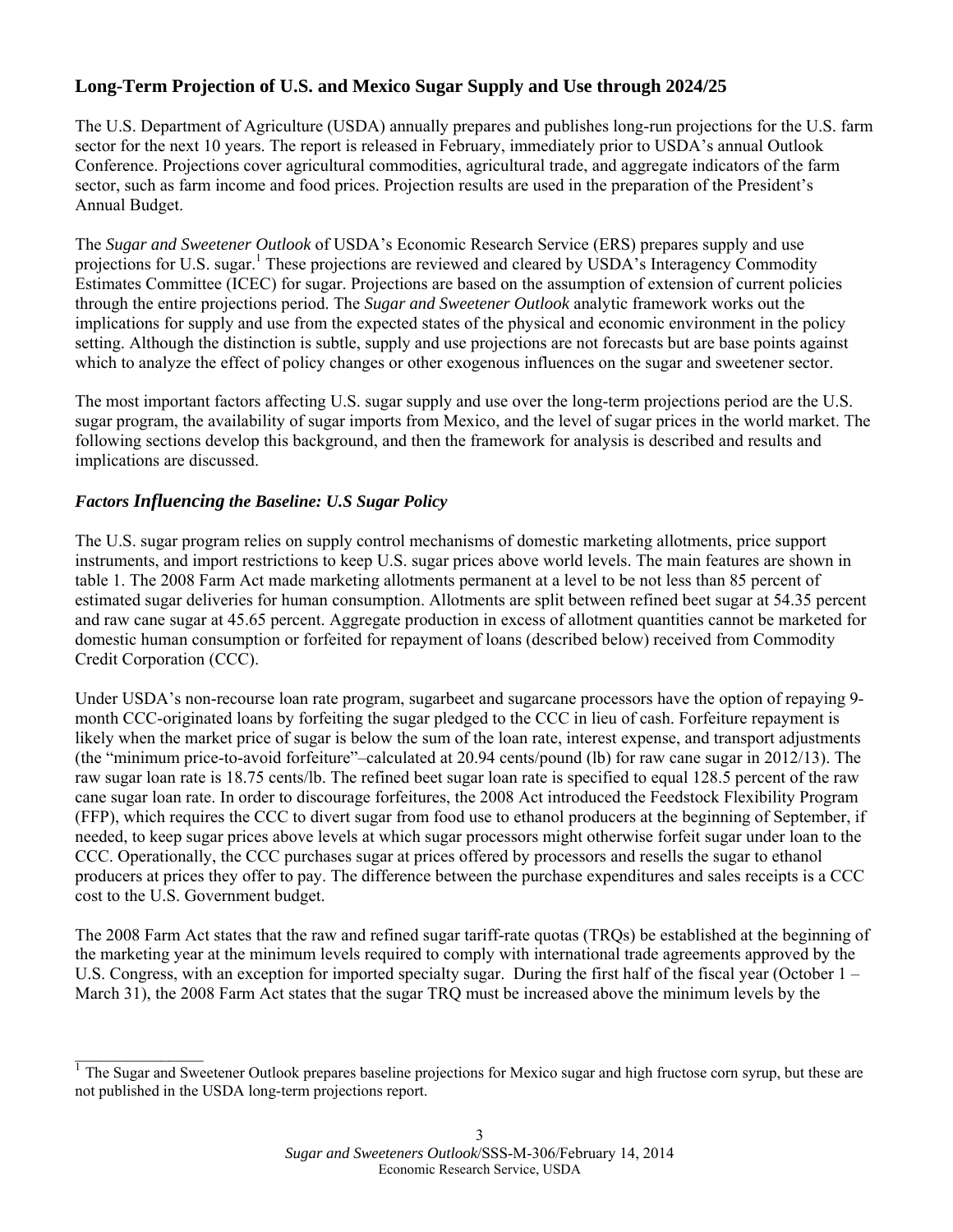#### Marketing Allotment Program

 Domestic processors get Overall Allotment Quantities (OAQ) allocations equal to no less than 85 percent of projected deliveries for human consumption:

Beet processors allocated 54.35 percent of total OAQ

Cane processors allocated the remainder

#### Domestic price support

 Non-recourse loan-rate program: processors have option to re pay 9-month loans from USDA by forfeiting pledged sugar to USDA - amount forfeited must comply with OAQ allocation, raw sugar loan rate = 18.75 cents per pound.

 Feedstock Flexibility Program under Farm Act Energy Title: USDA is required to purchase sugar from processors to avoid non-recourse forfeitures. Sugar is required to be resold to ethanol producers at whatever price they are willing to pay. Difference between USDA purchase and sales price constitutes a unit subsidy and incurs budget expense.

#### Limit sugar imports: tariff-rate quotas (TRQs)

 TRQs specified at minimum levels to be compliant with obligations to the World Trade Organization (WTO) and currently implemented Free Trade Agreements (FTAs).

Source: ERS, *Sugar and Sweetener Outlook.*

Secretary of Agriculture if a sugar shortage occurs due to an emergency situation such as a natural disaster, war, or other catastrophic event. The 2008 Farm Act states that after April 1, the sugar TRQ can be increased by the Secretary to provide an adequate supply, but only to a level that does not threaten sugar forfeitures to the CCC.

### *Factors Influencing Baseline: Sugar Imports from Mexico*

The sugar provisions of the North American Free Trade Agreement (NAFTA) removed all duties and quantitative restrictions on sweetener trade between Mexico and the United States as of January 1, 2008. For the fiscal years 2007/08-2012/13, annual sugar imports from Mexico to the United States averaged about 1.301 million short tons, raw value (STRV). The share of Mexican sugar imports of domestic consumption has grown from 6.7 percent in 2007/08 to 18.5 percent in 2012/13. For 2013/14, imports from Mexico are projected at 1.745 million STRV, about 15.2 percent of projected U.S. sugar consumption.

The amount of sugar available for export to the United States is influenced by sugar production and the quantity of high fructose corn syrup (HFCS) consumed in Mexico.

After a period of high returns, Mexico sugarcane area expanded to a record 780,253 hectares in 2012/13 (fig. 1). Combined with good crop yields, 2012/13 production was 6.975 million metric tons (mt), 36.5 percent above the average for preceding 5-year period. The *Comite Nacional Para El Desarrollo Sustentable de la Caña de Azucar* (Conadesuca) in Mexico projects 2013/14 area at 819,000 hectares, although production is forecast lower at 6.695 million mt because of lower crop yields.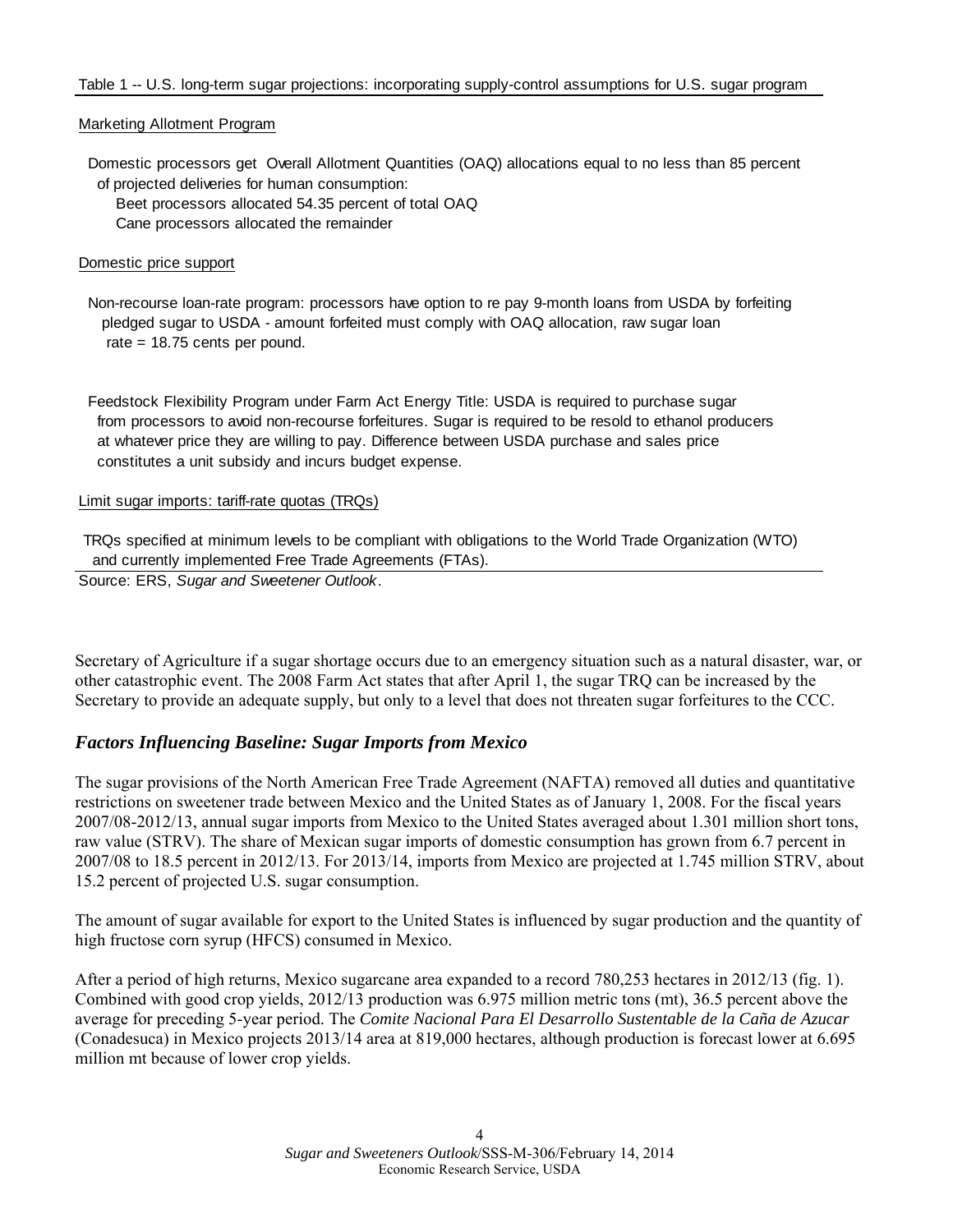As seen in figure 1, reductions in area harvested have occurred in only 4 of the 14 years shown and have been small relative to years when expansion has occurred. Even when crop returns are low or negative, reductions in total area are not large because sugarcane is a perennial crop that spans at least 5 years in most growing areas. Withdrawal of area is gradual at best, whereas increases can occur quickly when profit expectations are high. The implication is that with the recent area growth, Mexico sugar production is likely to average above the levels of the first 5 years of the NAFTA period, at least for the first several years of the baseline projections period.

HFCS consumption has grown from 653,000 mt, dry weight, in 2007/08 to 1.721 million mt in 2011/12. Consumption growth stalled in 2012/13 at 1.567 million mt because of lower sugar prices and higher HFCS prices due to suppliers' higher net corn costs in production. Although HFCS consumption is forecast at only 1.490 million mt in 2013/14, growth is likely to return quickly to its upward trend now that corn prices have descended to much lower levels than last year.

# *Factors Influencing the Baseline: World Sugar Prices*

Before 2009/10, U.S. and world raw sugar prices were largely unrelated, but since then, movements in both price series have been closely allied.<sup>2</sup> Figure 2 shows the two series plus the U.S. raw sugar loan-rate level. Before the start of the NAFTA period (that is, prior to January 1, 2008), the correlation between U.S. and world raw sugar



# Figure 1 Mexico sugarcane harvested area, 2000/01-2013/14

Source: Conadesuca.

 $\frac{1}{2}$  ,  $\frac{1}{2}$  ,  $\frac{1}{2}$  ,  $\frac{1}{2}$  ,  $\frac{1}{2}$  ,  $\frac{1}{2}$  ,  $\frac{1}{2}$ 

 $2$  The U.S. raw sugar price is the average of the nearby Intercontinental Exchange (ICE) Contract No. 16 settlement price, and the world raw sugar price is the average of the corresponding Contract No. 11 settlement price.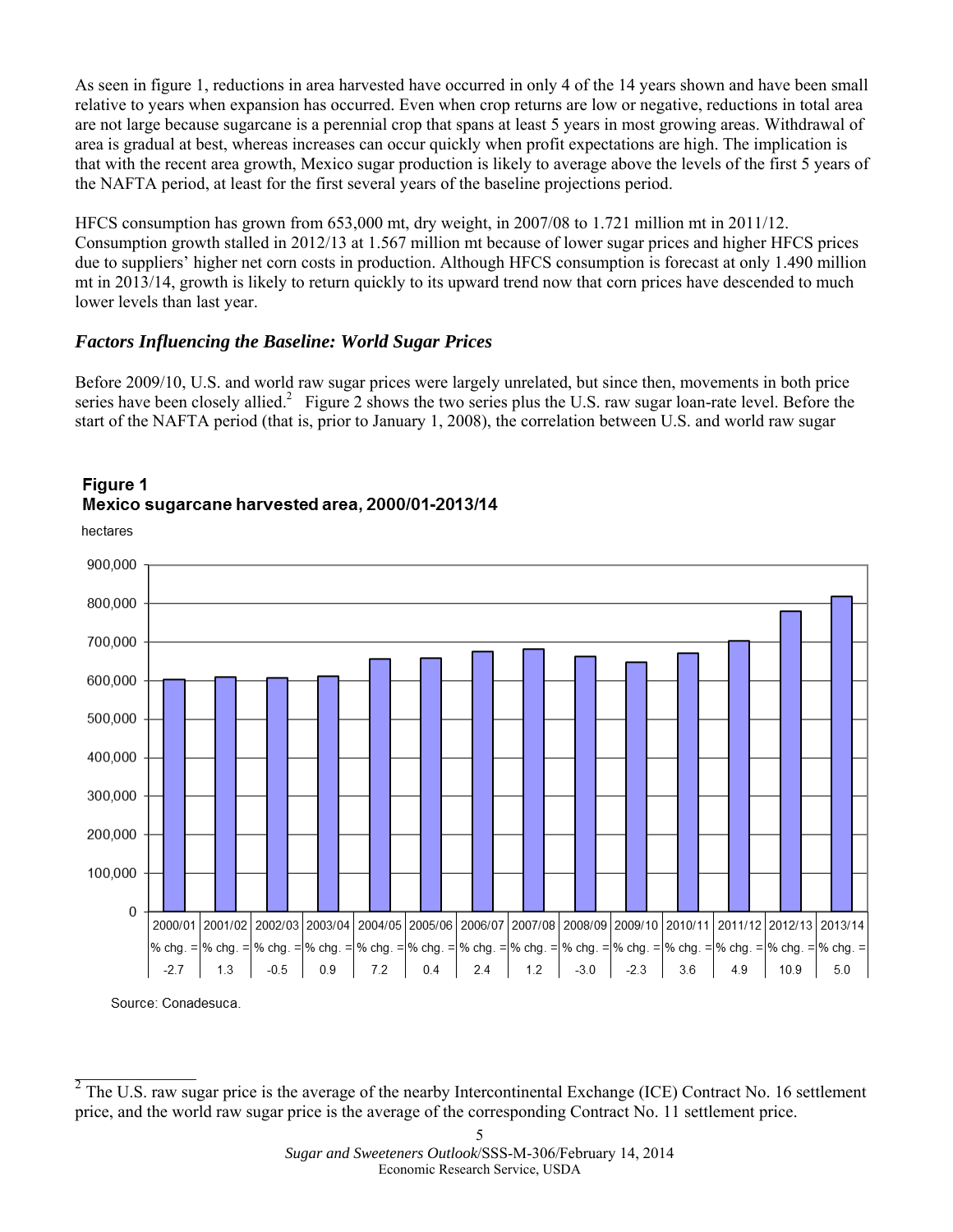#### **Figure 2 U.S.and world raw sugar prices since 2000**

Cents per pound

 $\overline{\phantom{a}}$  , where  $\overline{\phantom{a}}$ 



prices was .0516. Over the NAFTA period through the end of 2013, the correlation has risen to 0.862. More sophisticated statistical analysis shows that movements in the U.S. raw sugar price have been strongly influenced by movements in world prices in the NAFTA period.

Before the NAFTA period, the expectations regarding the ending stocks-to-use ratio had a significant effect on the third-quarter average U.S. raw sugar price. During the NAFTA period, however, expectations regarding ending stocks-to-use have more strongly influenced the margin between U.S. and world prices. All this means that U.S. raw sugar prices move in the same direction as world prices, but the gap or margin between the prices is strongly influenced by the U.S. supply-use balance, as measured by the ending stocks-to-use ratio.

Figure 2 also shows that over much of the NAFTA period, world prices have been above the U.S. raw sugar loan rate, making the possibility of loan forfeitures very unlikely. Starting in January 2013, world prices fell below the loan rate and remained below for the entire year. Record-high 2012/13 U.S. sugarbeet production and record-high sugar imports from Mexico kept the margin between U.S. and world prices at right around 3 cents/lb, meaning that the resulting domestic raw sugar price was below the minimum level to avoid loan forfeitures. These loan forfeitures occurred in spite of CCC sugar purchases for resales to ethanol producers (FFP) and livestock feed producers and for exchanges with refiners for re-export program credits and certificates-for-quota entry (COEs).<sup>3</sup>

Low world prices, at or below the loan rate level, have become a necessary condition for loan forfeitures to take place. For baseline analysis, a forecast of these world prices over the projection period is necessary. ERS's *Sugar*

 $3$  Monthly editions of Sugar and Sweetener Outlook in 2013 have chronicled these developments. See especially the November 2013 chapter entitled "The Road to Forfeitures," pages 12-17.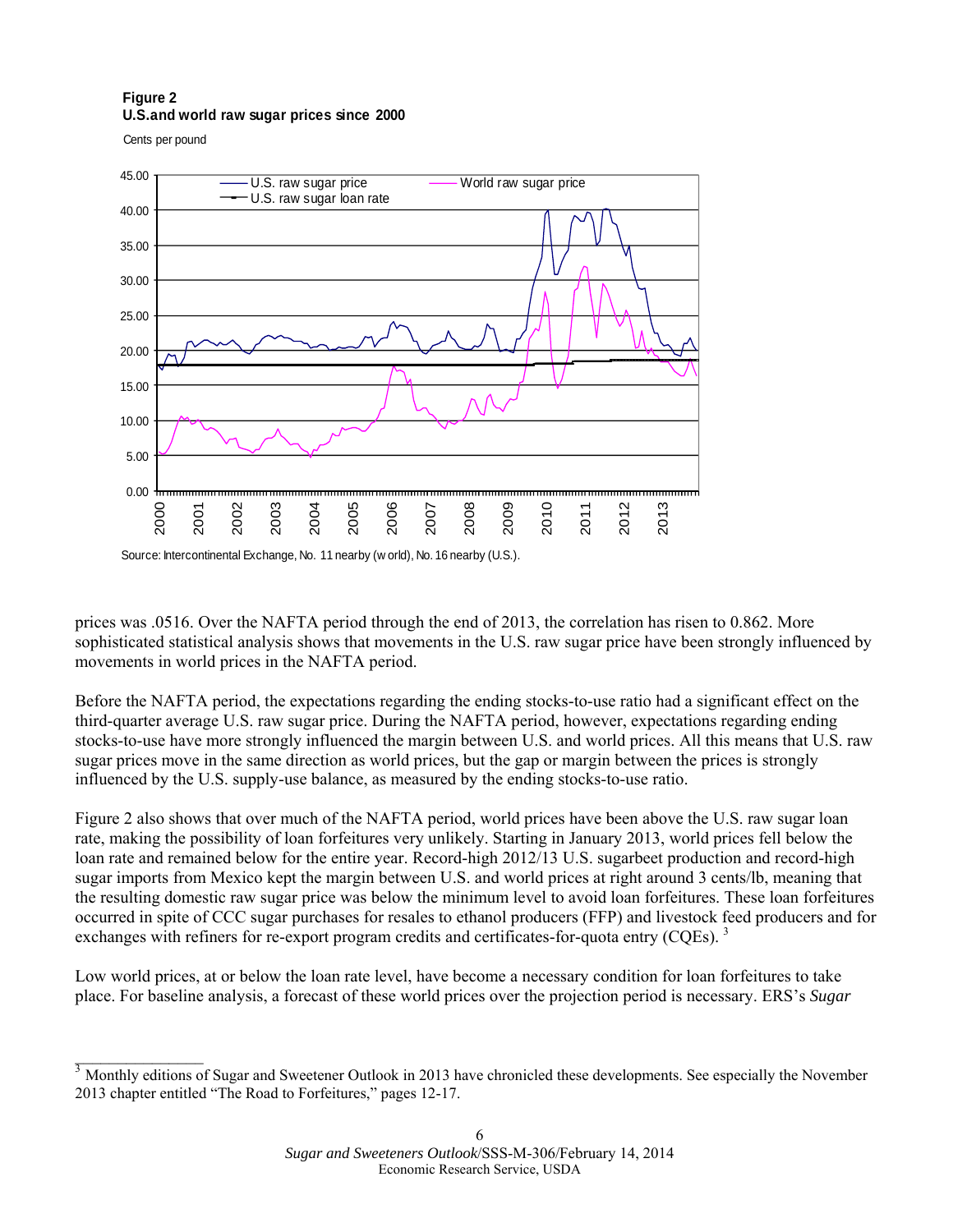*and Sweetener Outlook* has developed a methodology for forecasting these prices. The approach uses data from the Foreign Agricultural Service (FAS) sugar Production, Supply, and Distribution (PSD) database to replicate supplyuse dynamics in major sugar producing and trading countries and regional aggregates. The approach emphasizes sugar-ethanol trade-offs in Brazil, the world's largest sugarcane producer.<sup>4</sup>

Any set of projections is very much dependent on initial conditions and assumptions derived from historical experience. Projection-making imposes an order on developments that can never be known with even the slightest precision. Nonetheless, charting out the implications of changes in policy requires a framework for evaluation. World price projections are crucial for the framework. In this sense, world price projections are not forecasts, but are merely the extension of presently perceived realities into the future by economic logic.

Figure 3 shows the Sugar and Sweetener Outlook world price projections covering the period 2014/15 through 2024/25. Projections can be grouped into two periods. From 2014/15 to 2019/20 (the first 6 years), prices fluctuate and average 17.74 cents/lb. Over the remainder of the projections period (the 5 years between 2020/21 and 2024/25), prices are increasing year-over-year and average 20.74 cents/lb. The long-term trend of higher prices derives from increased sugar demand based on higher world Gross Domestic Product (GDP) growth and increased Brazilian ethanol demand, which is based on expected strong future growth of automobile sales. The nearer term problem is that the transition to the growth trend is strongly influenced by present economic conditions that are working themselves out to reach the trend.





Source: ERS, *Sugar and Sweetener Outlook,* projections made November 2013.

**\_\_\_\_\_\_\_\_\_\_\_\_\_\_\_** 

The modeling approach is an extension of the framework presented in Situation and Outlook Report No. SSSM-297-01, May 2013, entitled "World Sugar Prices: The Influence of Brazilian Costs of Production and World Surplus/Deficit Measures."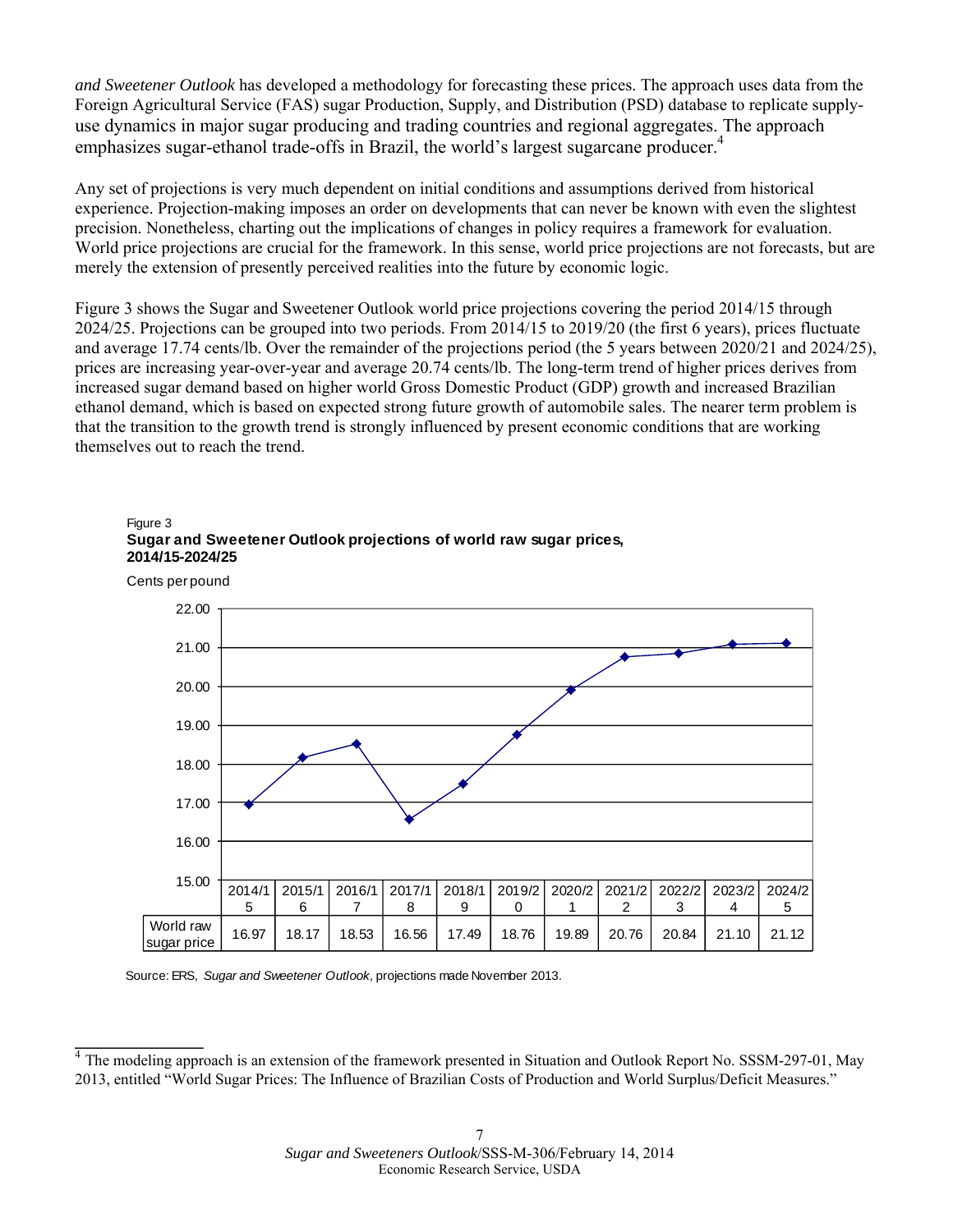Figure 4 presages the influence of differing levels of world prices on domestic policy. The (nearly) horizontal line represents the minimum price-to-avoid forfeiture. The line called "base" combines the world price projections with a minimum U.S.-world raw sugar price margin of 3 cents/lb. The line called "alternative" is similarly constructed, but with world prices projected 10 percent lower in all of the projection years. The figure implies forfeiture concern when the price lines are below the minimum price forfeiture line. For the base, there are three instances of this occurring: 2014/15, 2017/18, and 2018/19. For the alternative, there are six consecutive instances up through 2019/20.







<sup>2014/15 2015/16 2016/17 2017/18 2018/19 2019/20 2020/21 2021/22 2022/23 2023/24 2024/25</sup> Source: ERS, *Sugar and Sweetener Outlook.*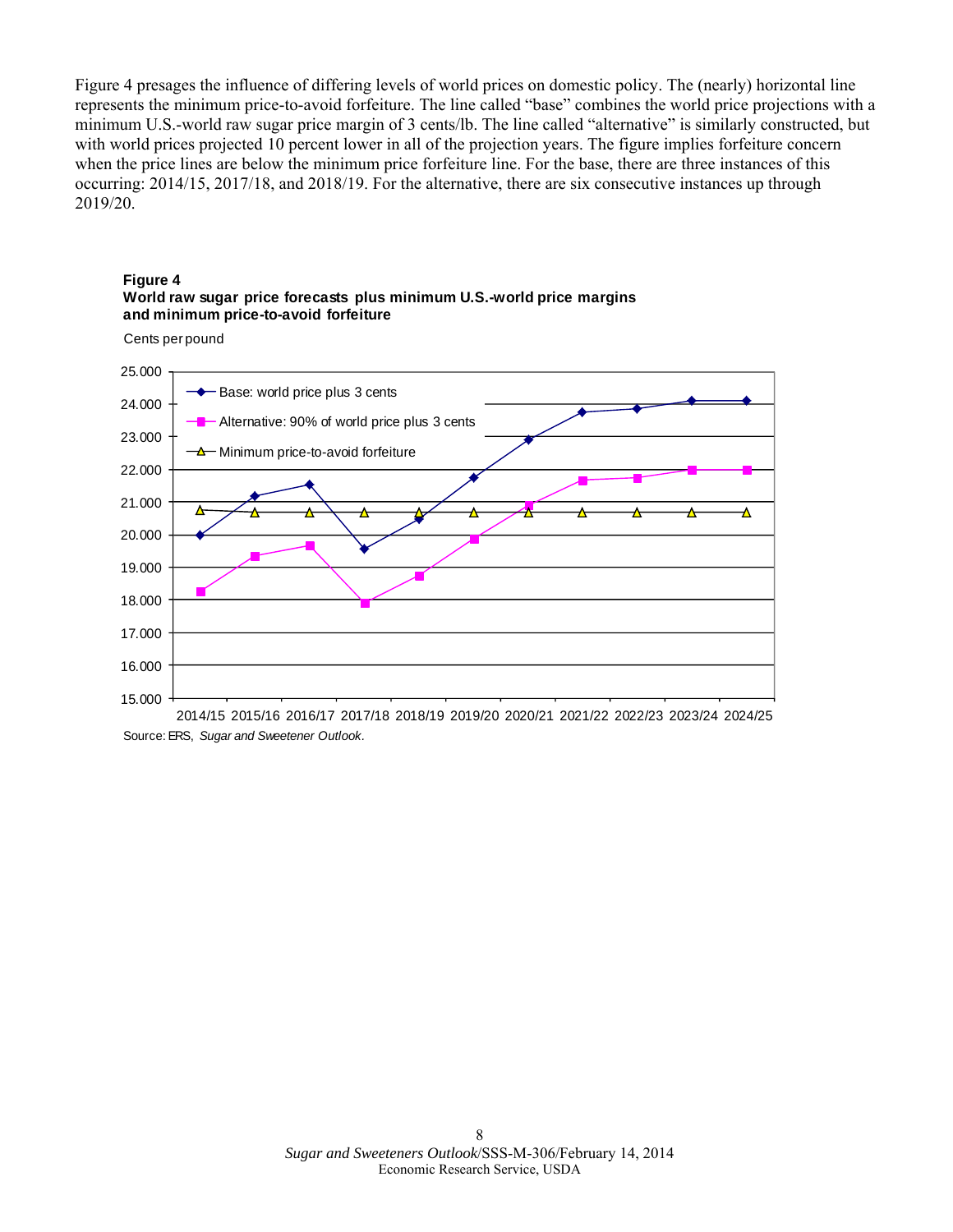## *Framework for Making Long Term Projections – Price Determination*

Although projected third-quarter U.S. raw sugar prices are a function of the domestic supply-use balance as measured though the ending stocks-to-use ratio, there are two paths to the actual derivation. These paths are related to whether or not U.S. prices are supported by world sugar prices, as discussed above. (Table 2 explains the price projection formulation in detail.)

The price is calculated as the maximum of: (1) world price plus the price margin whose minimum value is 3 cents/lb; or (2) inverse function of ending stocks-to-use (estimated econometrically), whose value must be equal to or greater than the minimum price-to-avoid forfeiture. The price margin of the first option is itself a function of the ending stocks-to-use ratio (also estimated econometrically, but with far fewer observations than the inverse function of option 2).

#### Table 2 -- Price determination: U.S. raw sugar pricing and other prices

#### Method 1 - U.S. raw sugar price when supported by world price

 Margin between third-quarter U.S. and world raw sugar prices is a function of projected ending stocks-to-use ratio: U.S. raw sugar price = world raw sugar price  $+$  margin Margin = max(28.284 - 1.2673\*[stocks-to-use ratio], 3 cents per pound)

If the initial margin is less than 3 cents per pound, then: Minimum margin of 3 cents per pound achieved by increasing the tariff-rate quota shortfall up to 50 percent of initial allocation; and, if necessary, diverting a required percentage of total Mexico exports to third-country destinations. These actions reduce U.S. sugar supply and thereby stocks so that the ending stocks-to-use ratio rises to a level that implies a 3-cent price margin

#### Method 2 - U.S. raw sugar price when supported by U.S. sugar loan-rate program

U.S.raw sugar price in 3rd quarter is a function of projected ending stocks to use ratio: U.S. raw sugar price = max(43.301\*[stocks-to-use ratio] $\gamma$ -0.2532), minimum price to avoid forfeiture)

Minimum price-to-avoid forfeiture = loan rate + interest payable on loan + transportation cost less discount

If U.S. raw sugar price = minimum, then private stocks-to-use ratio = (Minimum price^(-1/0.2532))/43.301

USDA purchase of sugar for ethanol = (total stocks-to-use ratio - private stocks to use ratio)\*(total supply use) Note: USDA purchase equal to zero if raw sugar price is above the minimum price to avoid forfeiture

USDA sells sugar to ethanol producers at a price consistent with the value of corn used for ethanol production

#### U.S. raw sugar price = Max(Method 1, Method 2)

#### Other U.S. prices:

Domestic refining margin is a function of ending stocks-to-use and refiner capacity utilization: Refining margin = -2.085\*[(stocks+sugar for ethanol)/use] + 1.567\*[cane sugar refining capacity utilization] - 1.336\*[beet sugar production/total production]

Beet sugar spot price = raw sugar price  $+$  refining margin

Sugarbeet price is a function of beet sugar producer price index (ppi), which is a function of weighted average of current-year and previous-year's beet sugar spot price

Sugarcane price is function of weighted average of current-year and previous year's 3rd-quarter raw sugar price

Source: ERS, *Sugar and Sweetener Outlook.*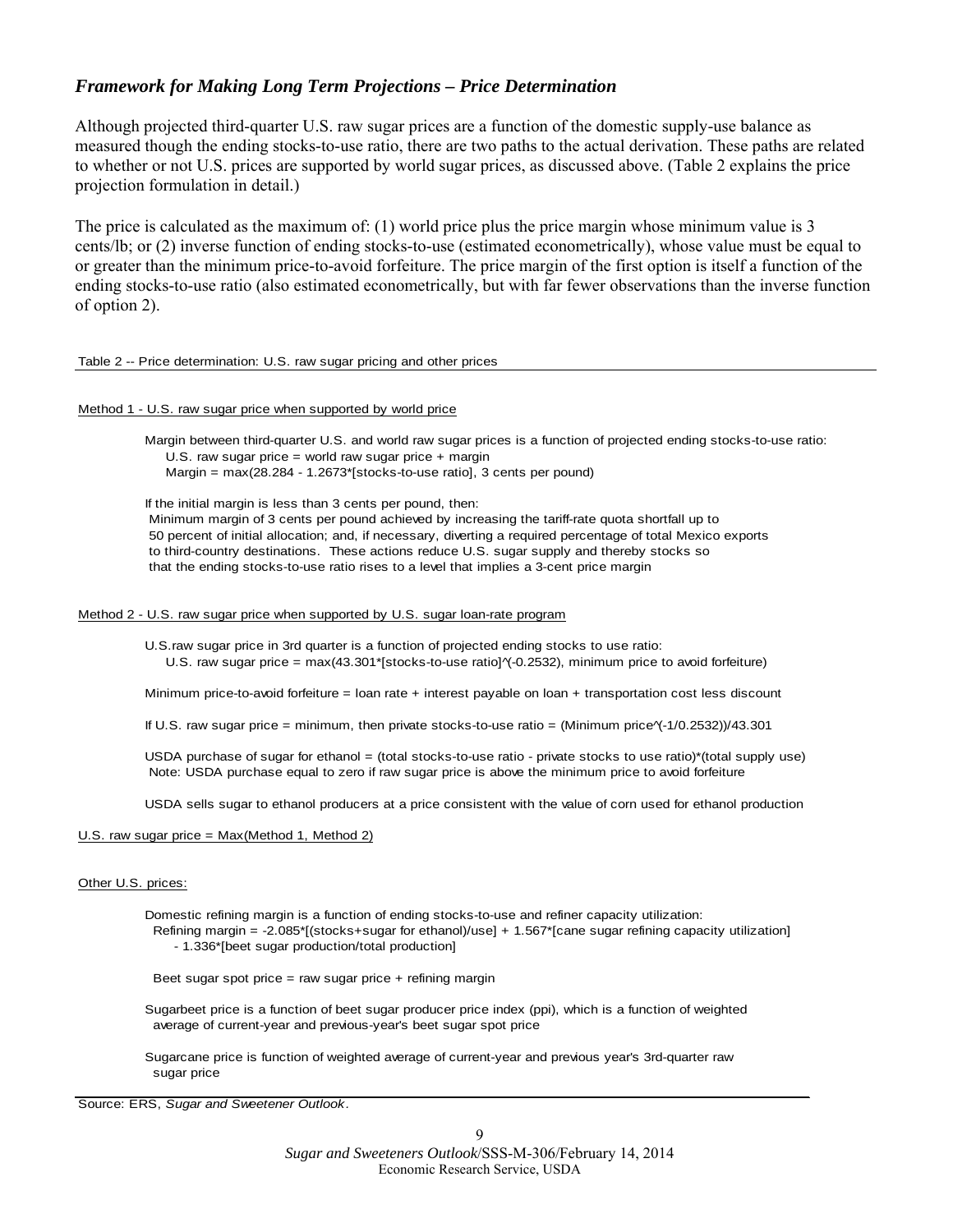Figure 5 illustrates the two approaches for two cases: one where the world price is equal to 20 cents/lb and the other where the world price is only 14 cents/lb. The price curves slope downward, indicating that the margin becomes smaller as the stocks-to-use becomes larger. At about a 20- percent stocks-to-use ratio the lines flatten, as the margin has reached its minimum 3 cent/lb level. This minimum value is maintained by assuming that TRQ shortfall increases as exporters having allocated-access to the U.S. market divert shipments to markets where returns are higher. This type of diversion occurred in 2012/13 for many exporters that had better profit prospects in other markets. In the projections framework, it is assumed that up to 50 percent of the established TRQ can contribute to the shortfall. If that 50-percent level is insufficient to reach the 3 cent/lb margin level, then it is assumed that Mexico will divert a portion of its sugar exports to third-country markets. This type of diversion was seen in 2012/13 and is projected for  $2013/14$  as well.<sup>5</sup>

The other price curve shows an inverse relationship between the U.S. raw sugar price and ending stocks-to-use when there is weak price support from the world market. The curve flattens out at a stocks-to-use between 18 and 19 percent. It is here that the domestic price reaches the minimum price-to-avoid forfeiture. That minimum price is uniquely related to a maximum privately owned stocks-to-use ratio. Implied stocks above the maximum are either forfeited to the CCC or purchased by the CCC for resale to ethanol producers. This type of curve represented pricedetermination in the early- and pre-NAFTA period.

For any particular stocks-to-use ratio, the price is read off the curve in the top-most position. When the world price is 20 cents/lb, the price is read off only the "20-cent curve" because it lies everywhere above the "loan-rate support" curve. The lowest domestic price here is 23 cents/lb. If the world price is 14 cents/lb, the price is read off the "14 cent curve" for stocks-to-use below about 16.5 percent and off the "loan-rate curve" for higher ratio values.



Source: ERS, *Sugar and Sweetener Outlook.*

 $\overline{\phantom{a}}$  , where  $\overline{\phantom{a}}$ 

<sup>&</sup>lt;sup>5</sup> See the NAFTA chapter of the December 2013 Sugar and Sweetener Outlook for an extended discussion.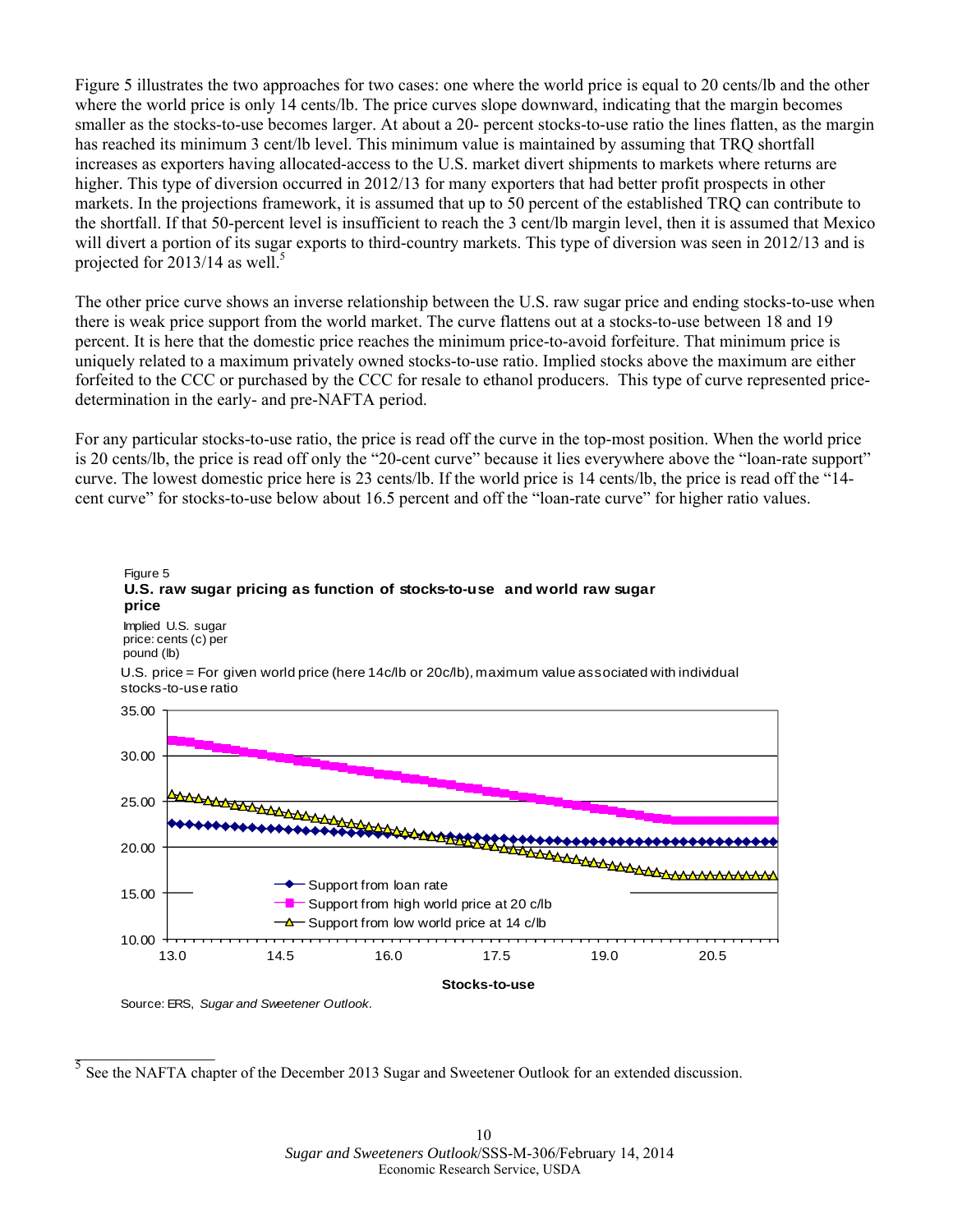The positioning of the stocks-to-use ratio is dependent on a trading equilibrium with Mexico that links the U.S. raw sugar price to the peso-denominated estandar sugar price in Mexico. This relationship is explained below.

# *Framework for Making Long Term Projections – U.S. Sugar*

The domestic refining margin is a function of ending stocks-to-use and exogenously determined cane sugar refiner capacity utilization. The third-quarter beet sugar spot price is equal to the sum of the third-quarter raw price plus the margin. An annual beet sugar price is estimated as a weighted average of current and previous year third-quarter prices. The return to growing sugarbeets is directly proportional to this annual price. The sugarcane price is proportional to an estimated annual raw sugar price from the current and previous year's third-quarter price. Sugar crop prices relative to alternative crop prices determine changes in sugarbeet plantings and sugarcane harvested area in all growing areas except Florida. (Area for harvest in Florida is exogenously set.) Sensitivity to real price changes are fairly inelastic, but low sustained returns can lead to processing capacity reductions that can cause large, irreversible area reductions. Sugar yields follow observed trends from sugar crop producing areas.

#### Cents per pound Figure 6 **USDA projections of third-quarter U.S. raw sugar prices**



2014/15 2015/16 2016/17 2017/18 2018/19 2019/20 2020/21 2021/22 2022/23 2023/24 2024/25 Source: ERS, *Sugar and Sweetener Outlook*.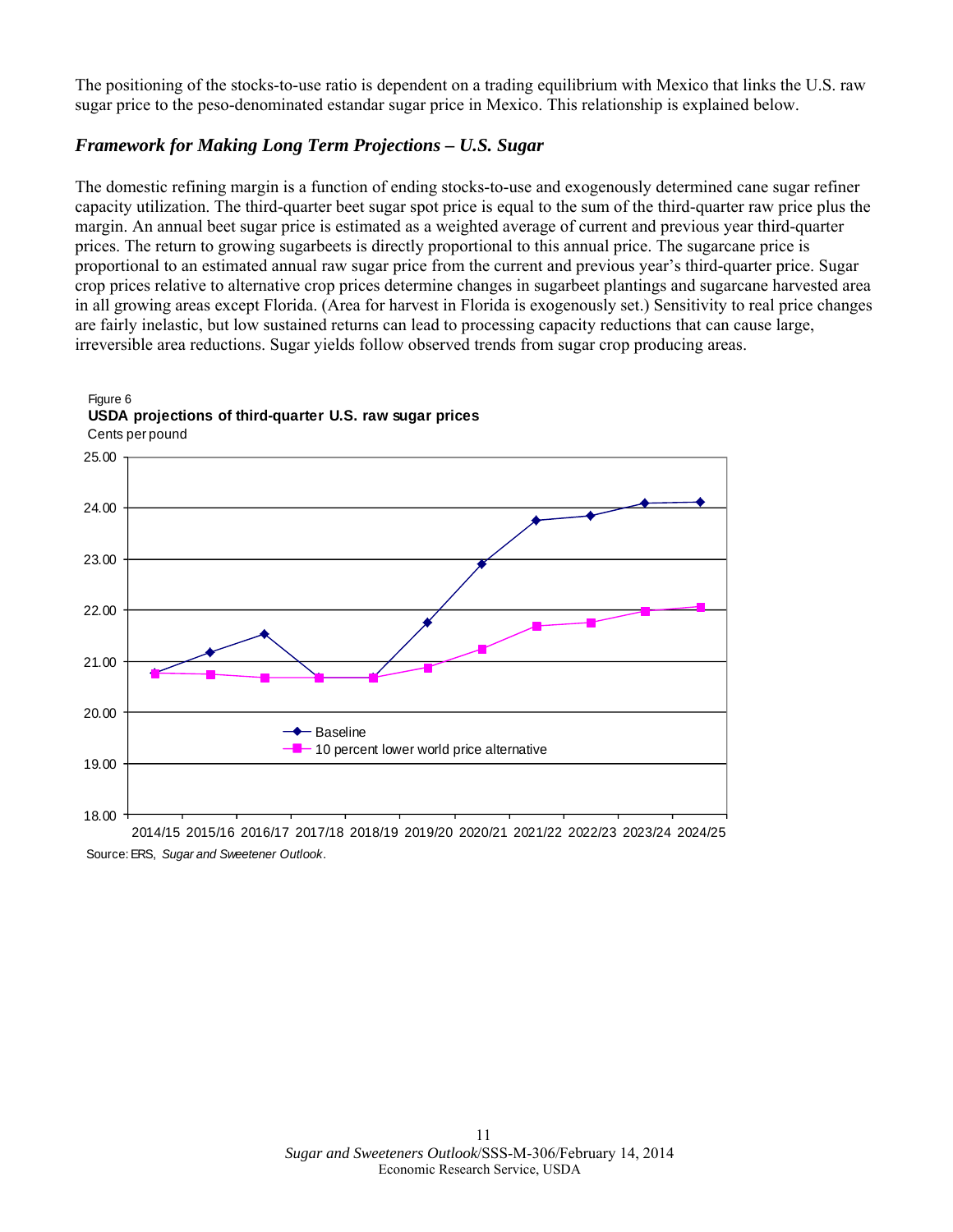Sweeteners for consumption are comprised of refined sugar, HFCS, and sugar in net imported products. Per capita sweetener availability over the long term is assumed to be constant at 119 pounds. There is limited substitution between refined sugar and HFCS, dependent on refined sugar prices and cost of producing HFCS. The declining trend in soft drink consumption that has been the primary cause of reduced per capita HFCS consumption since 1999 is assumed to have flattened out.

# *Framework for Making Long Term Projections – Mexico Sugar*

Area for sugarcane production is estimated as a function of changes in the lagged sugarcane prices. (This estimated relationship has better statistical properties than several examined alternatives.) Sugar yield is assumed to increase according to trend. In sweetener consumption, the trend toward increased HFCS use regains its momentum after 2013/14. Domestic HFCS production is set at 480,000 mt, and the rest is imported – almost all from the United States.

An important assumption is that Mexico does not import sugar for consumption. The only sugar it does import is for use in its products re-export IMMEX program.<sup>6</sup> Not importing for consumption allows a higher domestic sugar price in Mexico that encourages more sugar from domestic production.

The price of estandar sugar varies inversely with ending sugar-stock levels relative to consumption. An export trading equilibrium is set when the estandar export parity price (price in cents per pound = 1.06 x U.S. raw sugar price  $+ 2.27$ ) is equal to the domestic estandar price. The adjustment is achieved by changes in exports affecting ending stock levels on a one-to-one basis but in the opposite direction. (Example: 100 mt export increase decreases ending stocks by 100 mt, all else constant.) Fewer stocks increase the estandar price and more stocks decrease it. After exports have adjusted to reach the trading equilibrium, ending stocks are calculated as a residual.

The sugarcane price in Mexico varies directly with the peso-denominated estandar price and is adjusted into real terms. Exchange rate and inflation factors are taken from USDA's international macroeconomic baseline projection.

### *Results from Base Scenario*

 $\overline{\phantom{a}}$  , where  $\overline{\phantom{a}}$ 

There are two scenarios: the base and the alternative. The base assumes world prices as set out in the table accompanying figure 3. The alternative assumes world prices 10 percent below those shown in the table. Table 3 shows U.S. results for both scenarios and table 4 does the same for Mexico. Base results are discussed first.

From a 2014/15 base of 8.783 million STRV, U.S. sugar production is projected to increase to 9.516 million STRV by 2024/25, an increase of 8.5 percent. Beet sugar growth at 12.2 percent to 5.609 million STRV outstrips cane sugar growth of 3.5 percent to 3.906 million STRV. Sugar imports average 3.508 million STRV, constituting about 23.1 percent of total sugar supply. Imports from Mexico average 1.949 million STRV, 71.8 percent higher than average TRQ imports of 1.134 million STRV. TRQs are established at the minimum access levels and are not increased above those levels in any of the projected years.

Deliveries for human consumption increase to 12.725 million STRV by 2024/25, an increase of 6.5 percent, matching more or less the growth in population. The beet sugar portion of the marketing allotment's OAQ averages 5.649 million STRV, above the corresponding beet sugar production average of 5.485 million STRV. In no year is projected beet sugar production greater than the corresponding marketing allotment. The same holds true for cane sugar, by much wider margins.

 $\overline{6}$  IMMEX = Industria Manufacturera, Maquiladora y de Servicios de Exportación.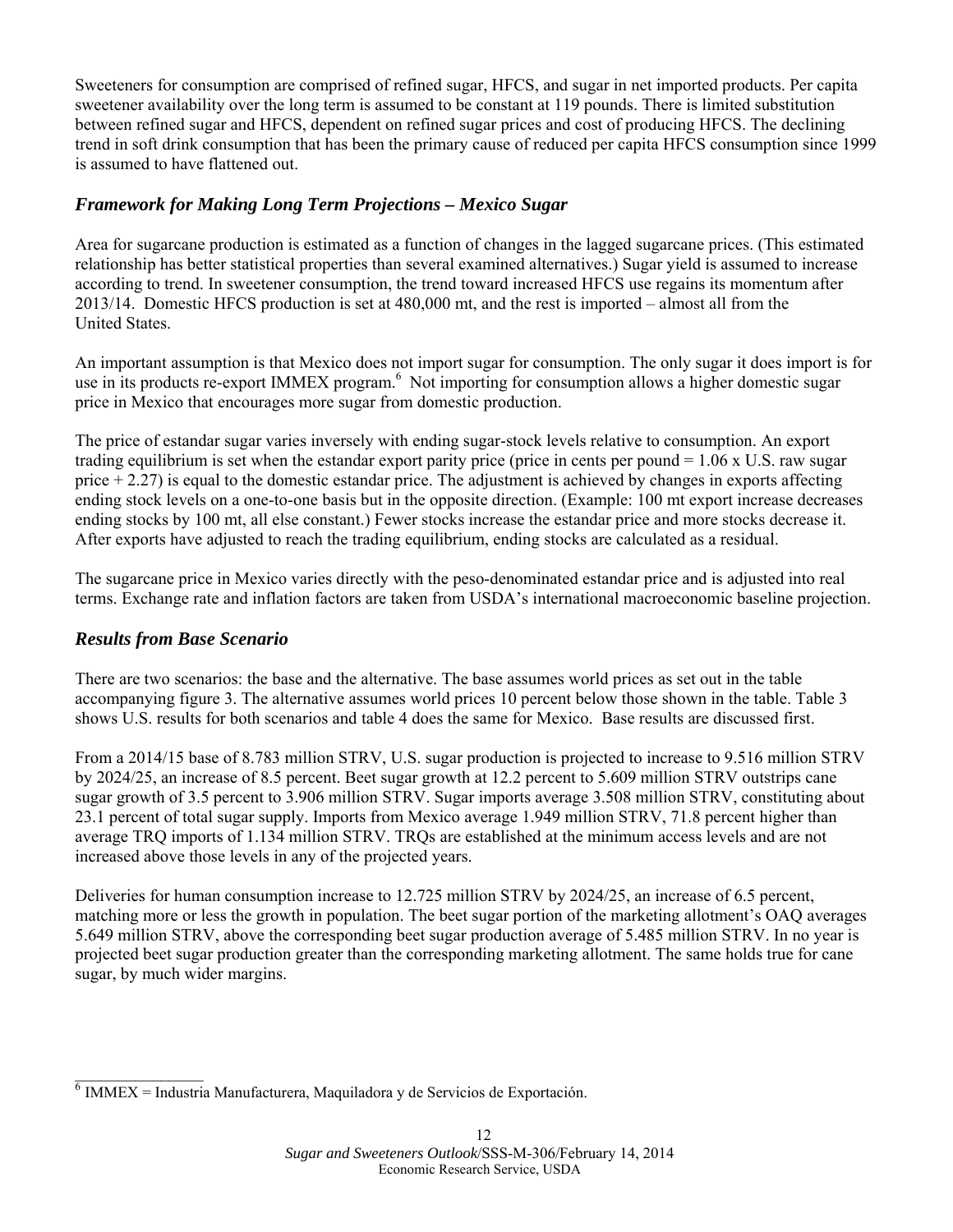Ending stocks average 2.486 million STRV for an average stocks-to-use ratio of 19.59 percent. Although the stocksto-use ratio is high, the average third-quarter raw sugar price of 22.30 cents/lb is supported by the world price in all but 3 of the projection years. Domestic prices show sustained growth above forfeiture levels starting in 2019/20, corresponding to the rise in world prices. The 3 years when loan rates determine the domestic price are 2014/15, 2017/18, and 2018/19. The CCC is shown to purchase sugar from the market for resale to ethanol producers in those years: 207,000 STRV in 2014/15; 183,000 STRV in 2017/18; and 178,000 STRV in 2018/19.

Mexico sugar production averages 6.317 million MTRV over the projection period. Production in 2024/25 is close to this average at 6.353 million MTRV, down by nearly a million MTRV from 2014/15. The large decline from early-period levels is due to large reductions in area: from 844,000 hectares in 2014/15 to 706,000 hectares in 2024/25. As previously discussed, the high returns of the period before the start of the projections period pushed area to record levels, but the large declines in those returns first seen in 2012/13 caused lagged effects not fully realized until several years later.

Although Mexico's sweetener consumption increases 14.2 percent over the period to 6.789 million mt (actual, dry weight), sugar consumption decreases by 282,000 mt, or 6.7 percent, to 3.921 million mt (or 4.156 million MTRV). HFCS consumption increases in 2024/25 to 2.868 million mt, dry weight. The HFCS share of combined HFCS and sugar consumption is 42.2 percent in 2024/25, up from 29.3 percent in 2014/15.

Sugar exports average 1.850 million MTRV over the projection period, an average of 29.3 percent of production. Exports to the United States average 1.768 million MTRV, or 95.6 percent of the total. Third-country exports occur only in 2015/16 and 2016/17 to help keep the U.S.-world raw sugar price margin from falling below 3 cents/lb. Strong early-period exports result from large production levels. As production declines in the middle-to-later part of the projection period, declines in sugar consumption and lower ending stockholding combine to expand exports from the low 2017/18 total of 1.439 million MTRV to 2.014 million MTRV in 2024/25.

Estandar sugar prices are linked to U.S. raw sugar prices through a trading equilibrium. Both increase, more or less, over the projections period, mirroring the increase in world raw sugar prices.

### *Results from Alternative Scenario*

Results for the lower world price alternative scenario are shown in the lower panels of table 3 (U.S. results) and table 4 (Mexico). The most direct implication of lower world raw sugar prices is lower U.S. raw sugar prices. Figure 6 compares U.S. raw sugar prices across the two scenarios. Just as there are two discernable periods for world prices (lower and variable in the first 5 or 6 years, and higher and growing in the remainder period, as discussed earlier), the same is true for U.S. prices. By 2019/20, world prices in both scenarios are high enough to support U.S. prices above forfeiture levels. World price support for domestic prices in the first 5 years, however, is less likely. Whereas the base scenario had U.S. prices at minimum forfeiture levels in 3 years, 10 percent lower world prices imply prices at minimum forfeiture levels in all of the first 5 years of the projections period. As a consequence, the alternative scenario implies CCC sugar purchases for ethanol producer resale in these amounts: 207,000 STRV in 2014/15; 212,000 STRV in 2015/16; 181,000 STRV in 2016/17; 182,000 STRV in 2017/18; and 89,000 STRV in 2018/19.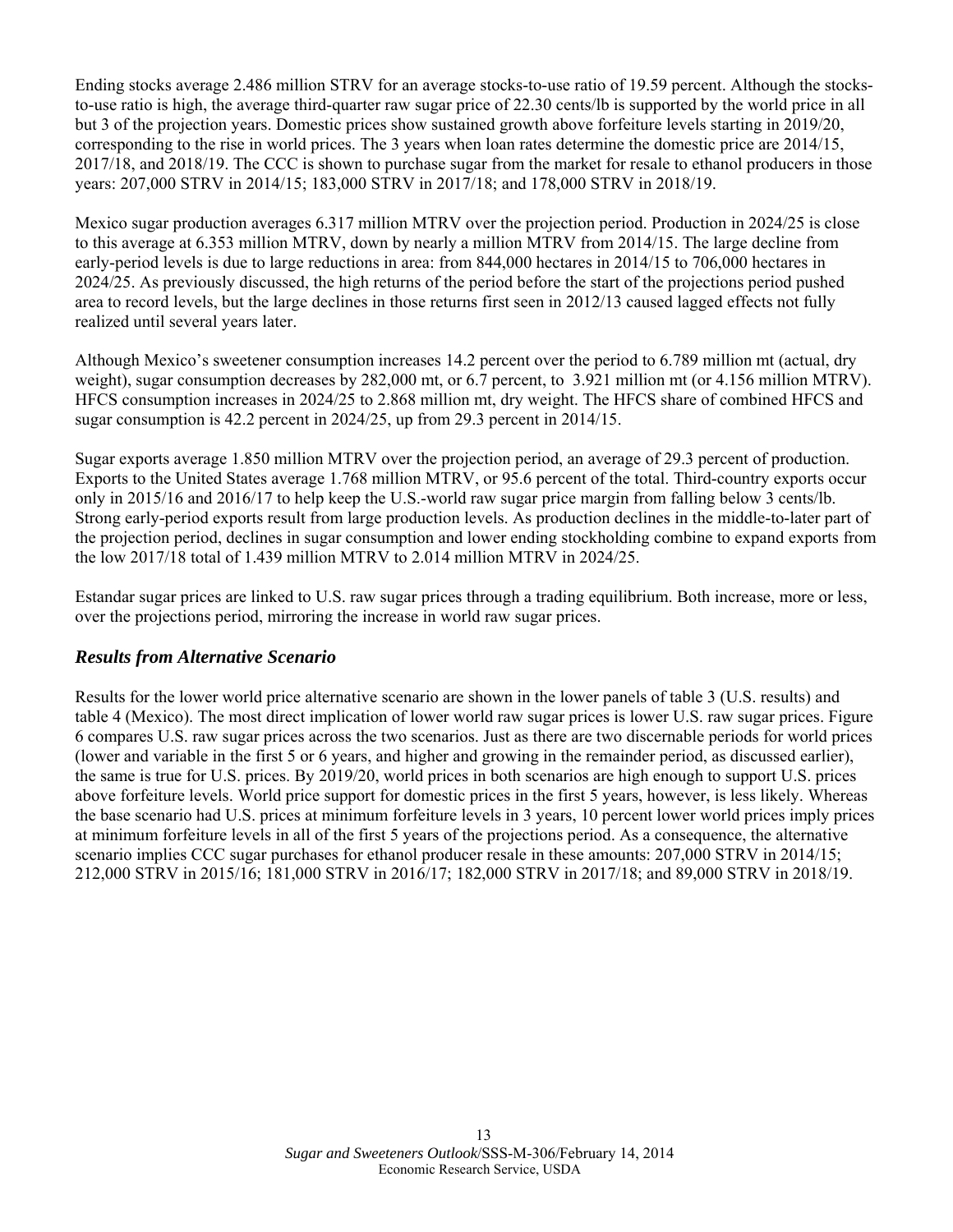| Table 3 - U.S. sugar long-run projections of supply and use: base and alternative specifications |
|--------------------------------------------------------------------------------------------------|
|--------------------------------------------------------------------------------------------------|

|                                                          | 2014/15 | 2015/16  | 2016/17         | 2017/18                     | 2018/19 | 2019/20  | 2020/21    | 2021/22     | 2022/23  | 2023/24     | 2024/25  |
|----------------------------------------------------------|---------|----------|-----------------|-----------------------------|---------|----------|------------|-------------|----------|-------------|----------|
| Base specification - support from world prices           |         |          |                 |                             |         |          |            |             |          |             |          |
|                                                          |         |          |                 | 1.000 short tons, raw value |         |          |            |             |          |             |          |
| Beginning stocks                                         | 2,082   | 2.240    | 2.500           | 2.504                       | 2.311   | 2,329    | 2.536      | 2.552       | 2.563    | 2,576       | 2,600    |
| Production                                               | 8,783   | 8,963    | 9,170           | 9,270                       | 9,289   | 9,292    | 9,341      | 9,424       | 9,512    | 9,529       | 9,516    |
| Beet sugar                                               | 5,032   | 5,257    | 5,438           | 5,512                       | 5,527   | 5,520    | 5,541      | 5,595       | 5,655    | 5,647       | 5,609    |
| Cane sugar                                               | 3,751   | 3,706    | 3,732           | 3,757                       | 3,762   | 3,771    | 3,799      | 3,829       | 3,858    | 3,882       | 3,906    |
| Total imports                                            | 3,848   | 3,597    | 3,244           | 3.219                       | 3,507   | 3.626    | 3.466      | 3,436       | 3,414    | 3,529       | 3,699    |
| <b>TRQ</b>                                               | 963     | 838      | 844             | 1.233                       | 1.467   | 1.393    | 1.237      | 1.188       | 1.140    | 1.096       | 1,079    |
| Mexico                                                   | 2,485   | 2,359    | 2,000           | 1,587                       | 1,641   | 1,832    | 1,828      | 1,848       | 1,874    | 2,033       | 2,221    |
| Other imports                                            | 400     | 400      | 400             | 400                         | 400     | 400      | 400        | 400         | 400      | 400         | 400      |
| <b>Total supply</b>                                      | 14,713  | 14,800   | 14,915          | 14,992                      | 15,107  | 15,247   | 15,342     | 15,412      | 15,489   | 15,634      | 15,815   |
| Exports                                                  | 250     | 250      | 250             | 250                         | 250     | 250      | 250        | 250         | 250      | 250         | 250      |
| <b>Total deliveries</b>                                  | 12,016  | 12,050   | 12,161          | 12.249                      | 12,349  | 12,461   | 12.540     | 12.598      | 12,663   | 12,784      | 12,935   |
| Deliveries for food and beverage                         | 11,806  | 11,840   | 11,951          | 12.039                      | 12,139  | 12,251   | 12,330     | 12,388      | 12.453   | 12.574      | 12,725   |
| Other deliveries                                         | 210     | 210      | 210             | 210                         | 210     | 210      | 210        | 210         | 210      | 210         | 210      |
| Use                                                      | 12,266  | 12,300   | 12,411          | 12,499                      | 12,599  | 12,711   | 12,790     | 12,848      | 12,913   | 13,034      | 13,185   |
| Ethanol                                                  | 207     | $\Omega$ | $\mathbf 0$     | 183                         | 178     | $\Omega$ | $^{\circ}$ | $\mathbf 0$ | $\circ$  | $\mathbf 0$ | $\Omega$ |
| <b>Ending stocks</b>                                     | 2.240   | 2.500    | 2.504           | 2.311                       | 2.329   | 2.536    | 2.552      | 2.563       | 2.576    | 2.600       | 2,631    |
| Total ending stocks-to-use                               | 18.26   | 20.33    | 20.17           | 18.49                       | 18.49   | 19.95    | 19.95      | 19.95       | 19.95    | 19.95       | 19.95    |
|                                                          |         |          |                 | Cents per pound             |         |          |            |             |          |             |          |
| World raw sugar price                                    | 16.97   | 18.17    | 18.53           | 16.56                       | 17.49   | 18.76    | 19.89      | 20.76       | 20.84    | 21.10       | 21.12    |
| U.S. raw sugar price - 3rd quarter                       | 20.76   | 21.17    | 21.53           | 20.69                       | 20.69   | 21.76    | 22.89      | 23.76       | 23.84    | 24.10       | 24.12    |
| Refining margin                                          | 6.00    | 5.77     | 5.89            | 5.74                        | 5.79    | 6.09     | 6.39       | 6.61        | 3.00     | 3.09        | 3.09     |
| Refined beet sugar spot price - 3rd quarter              | 26.76   | 26.93    | 27.41           | 26.43                       | 26.48   | 27.85    | 29.29      | 30.37       | 26.84    | 27.19       | 27.21    |
| Sugarbeet price (Dollars/ton)                            | 48.25   | 47.62    | 47.98           | 47.83                       | 47.16   | 47.89    | 49.61      | 51.18       | 50.24    | 48.06       | 48.32    |
| Sugarcane price (Dollars/ton)                            | 29.50   | 34.81    | 41.70           | 47.10                       | 42.22   | 42.76    | 41.83      | 42.19       | 42.58    | 41.80       | 41.77    |
| Alternative specification - lower world raw sugar prices |         |          |                 |                             |         |          |            |             |          |             |          |
|                                                          |         |          |                 | 1,000 short tons, raw value |         |          |            |             |          |             |          |
| Beginning stocks                                         | 2,082   | 2.240    | 2,280           | 2.296                       | 2,315   | 2,336    | 2.435      | 2,519       | 2.571    | 2,588       | 2,614    |
| Production                                               | 8,783   | 8.963    | 9.157           | 9.228                       | 9.261   | 9.294    | 9.327      | 9.370       | 9.426    | 9.432       | 9,418    |
| Beet sugar                                               | 5,032   | 5,257    | 5,431           | 5,490                       | 5,508   | 5,524    | 5,536      | 5,555       | 5,586    | 5,570       | 5,535    |
| Cane sugar                                               | 3,751   | 3,706    | 3.726           | 3.739                       | 3.753   | 3.771    | 3.791      | 3.815       | 3,840    | 3.862       | 3,884    |
| Total imports                                            | 3,848   | 3,589    | 3,457           | 3.492                       | 3.464   | 3.512    | 3.552      | 3,566       | 3,567    | 3,696       | 3,856    |
| <b>TRQ</b>                                               | 963     | 838      | 868             | 1,362                       | 1,467   | 1,470    | 1,472      | 1,433       | 1,408    | 1,416       | 1,477    |
| Mexico                                                   | 2.485   | 2,351    | 2.188           | 1.730                       | 1,597   | 1.642    | 1.681      | 1,734       | 1.759    | 1.880       | 1.979    |
| Other imports                                            | 400     | 400      | 400             | 400                         | 400     | 400      | 400        | 400         | 400      | 400         | 400      |
| <b>Total supply</b>                                      | 14,713  | 14,792   | 14,894          | 15,017                      | 15,040  | 15,142   | 15,314     | 15,455      | 15,563   | 15,717      | 15,888   |
| Exports                                                  | 250     | 250      | 250             | 250                         | 250     | 250      | 250        | 250         | 250      | 250         | 250      |
| <b>Total deliveries</b>                                  | 12,016  | 12,050   | 12,167          | 12,269                      | 12,366  | 12,458   | 12,545     | 12,634      | 12,724   | 12,853      | 13,002   |
| Deliveries for food and beverage                         | 11,806  | 11,840   | 11,957          | 12.059                      | 12.156  | 12,248   | 12,335     | 12,424      | 12,514   | 12.643      | 12,792   |
| Other deliveries                                         | 210     | 210      | 210             | 210                         | 210     | 210      | 210        | 210         | 210      | 210         | 210      |
| Use                                                      | 12,266  | 12,300   | 12.417          | 12,519                      | 12.616  | 12.708   | 12,795     | 12,884      | 12,974   | 13,103      | 13,252   |
| Ethanol                                                  | 207     | 212      | 181             | 182                         | 89      | $\Omega$ | $\Omega$   | $\Omega$    | $\Omega$ | $\mathbf 0$ | $\Omega$ |
| Ending stocks                                            | 2,240   | 2,280    | 2,296           | 2,315                       | 2,336   | 2,435    | 2,519      | 2,571       | 2,588    | 2,614       | 2,636    |
| Total ending stocks-to-use                               | 18.26   | 18.54    | 18.49           | 18.50                       | 18.51   | 19.16    | 19.69      | 19.95       | 19.95    | 19.95       | 19.89    |
|                                                          |         |          | Cents per pound |                             |         |          |            |             |          |             |          |
| World raw sugar price                                    | 15.27   | 16.35    | 16.67           | 14.90                       | 15.74   | 16.88    | 17.90      | 18.68       | 18.76    | 18.99       | 19.00    |
| U.S. raw sugar price - 3rd quarter                       | 20.76   | 20.75    | 20.67           | 20.69                       | 20.69   | 20.89    | 21.24      | 21.68       | 21.76    | 21.99       | 22.08    |
| Refining margin                                          | 6.00    | 5.68     | 5.74            | 5.75                        | 6.08    | 6.19     | 6.07       | 6.09        | 3.00     | 3.00        | 3.00     |
| Refined beet sugar spot price - 3rd quarter              | 26.76   | 26.43    | 26.42           | 26.44                       | 26.76   | 27.07    | 27.31      | 27.77       | 24.76    | 24.99       | 25.08    |
| Sugarbeet price (Dollars/ton)                            | 48.25   | 47.36    | 47.11           | 47.11                       | 47.29   | 47.68    | 48.03      | 48.43       | 47.26    | 45.30       | 45.52    |
| Sugarcane price (Dollars/ton)                            | 29.50   | 34.81    | 41.70           | 47.10                       | 42.22   | 42.76    | 41.83      | 42.19       | 42.58    | 41.80       | 41.77    |
| Source: ERS, Sugar and Sweetener Outlook                 |         |          |                 |                             |         |          |            |             |          |             |          |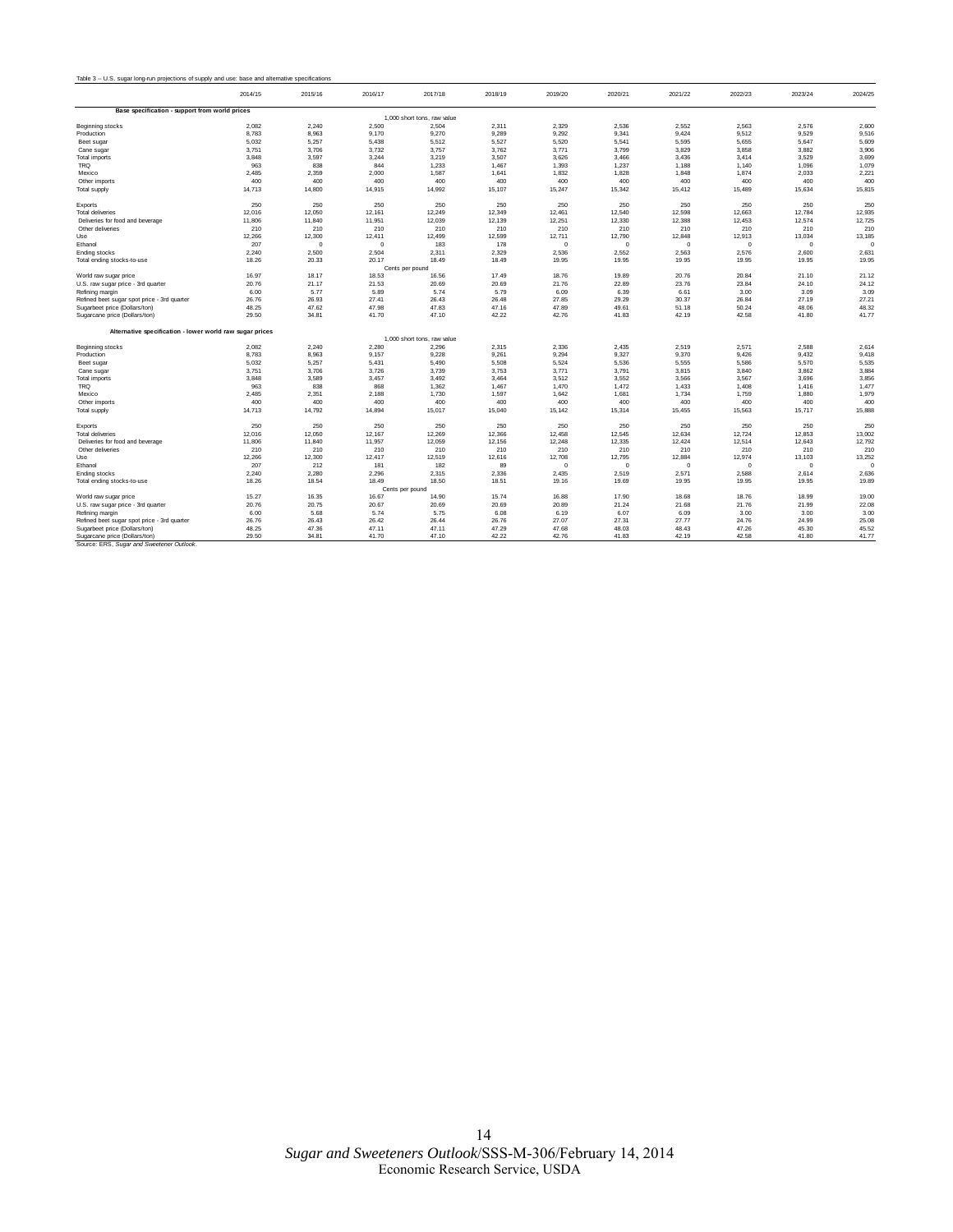|  |  |  |  | Table 4 -- Mexico sugar and high fructose corn syrup projections of supply and use: base and alternative specifications |
|--|--|--|--|-------------------------------------------------------------------------------------------------------------------------|
|--|--|--|--|-------------------------------------------------------------------------------------------------------------------------|

|                                  | 2014/15     | 2015/16 | 2016/17                      | 2017/18     | 2018/19     | 2019/20 | 2020/21 | 2021/22     | 2022/23 | 2023/24 | 2024/25     |
|----------------------------------|-------------|---------|------------------------------|-------------|-------------|---------|---------|-------------|---------|---------|-------------|
| <b>Sugar Production</b>          | 7,326       | 6,989   | 6,470                        | 6,062       | 5,964       | 5,976   | 5,998   | 6,053       | 6,119   | 6,210   |             |
|                                  |             |         | 1,000 metric tons, raw value |             |             |         |         |             |         |         |             |
| <b>Base specification</b>        |             |         |                              |             |             |         |         |             |         |         |             |
| Beginning stocks                 | 1,044       | 1,445   | 1,306                        | 1,188       | 1,280       | 1,227   | 1,017   | 840         | 720     | 679     | 625         |
| Area: hectares                   | 844         | 803     | 740                          | 691         | 678         | 676     | 677     | 680         | 685     | 693     | 706         |
| Sugar Yield                      | 8.675       | 8.707   | 8.739                        | 8.771       | 8.803       | 8.835   | 8.866   | 8.898       | 8.930   | 8.962   | 8.994       |
| Sugar production                 | 7,326       | 6,989   | 6,470                        | 6,062       | 5,964       | 5,976   | 5,998   | 6,053       | 6,119   | 6,210   | 6,353       |
| Imports                          | 181         | 181     | 181                          | 181         | 181         | 181     | 181     | 181         | 181     | 181     | 181         |
| Supply                           | 8,551       | 8,615   | 7,958                        | 7,432       | 7,425       | 7,385   | 7,196   | 7,075       | 7,021   | 7,070   | 7,160       |
| Disappearance                    | 4,852       | 4,758   | 4,712                        | 4.713       | 4,710       | 4,706   | 4,698   | 4,678       | 4,643   | 4,600   | 4,554       |
| Consumption                      | 4,455       | 4,361   | 4,314                        | 4,315       | 4,312       | 4,309   | 4,300   | 4,281       | 4,245   | 4,203   | 4,156       |
| Other disappearance              | 398         | 398     | 398                          | 398         | 398         | 398     | 398     | 398         | 398     | 398     | 398         |
| Exports                          | 2,254       | 2,551   | 2,058                        | 1,439       | 1,488       | 1,662   | 1,659   | 1,676       | 1,700   | 1,845   | 2,014       |
| To the United States             | 2,254       | 2,140   | 1,815                        | 1,439       | 1,488       | 1,662   | 1,659   | 1,676       | 1,700   | 1,845   | 2,014       |
| To other countries               | $\mathbf 0$ | 411     | 243                          | $\mathbf 0$ | $\mathbf 0$ | 0       | 0       | $\mathbf 0$ | 0       | 0       | 0           |
| Ending stocks                    | 1,445       | 1,306   | 1,188                        | 1,280       | 1,227       | 1,017   | 840     | 720         | 679     | 625     | 592         |
| Stocks-to-Consumption            | 32.43       | 29.95   | 27.53                        | 29.65       | 28.46       | 23.59   | 19.53   | 16.83       | 15.98   | 14.88   | 14.24       |
| High Fructose Corn Syrup         | 1,744       | 1,894   | 1,999                        | 2,088       | 2,181       | 2,275   | 2,373   | 2,482       | 2,605   | 2,735   | 2,868       |
| Estandar price (cents per pound) | 24.28       | 24.71   | 25.09                        | 24.20       | 24.20       | 25.33   | 26.53   | 27.45       | 27.54   | 27.81   | 27.83       |
| Alternative specification        |             |         |                              |             |             |         |         |             |         |         |             |
| Beginning stocks                 | 1,044       | 1,445   | 1,383                        | 1,335       | 1,279       | 1,228   | 1,145   | 1,044       | 940     | 885     | 816         |
| Area: hectares                   | 844         | 803     | 740                          | 689         | 673         | 671     | 670     | 670         | 672     | 676     | 680         |
| Sugar Yield                      | 8.675       | 8.707   | 8.739                        | 8.771       | 8.803       | 8.835   | 8.866   | 8.898       | 8.930   | 8.962   | 8.994       |
| Sugar production                 | 7,326       | 6,989   | 6,467                        | 6,045       | 5,928       | 5,932   | 5,940   | 5,966       | 6,003   | 6,056   | 6,117       |
| Imports                          | 181         | 181     | 181                          | 181         | 181         | 181     | 181     | 181         | 181     | 181     | 181         |
| Supply                           | 8,551       | 8,615   | 8,032                        | 7,562       | 7,389       | 7,342   | 7,267   | 7,191       | 7,124   | 7,122   | 7,114       |
| Disappearance                    | 4,852       | 4,758   | 4,711                        | 4,712       | 4,712       | 4,707   | 4,698   | 4,679       | 4,644   | 4,601   | 4,554       |
| Consumption                      | 4,455       | 4,361   | 4,314                        | 4,315       | 4,315       | 4,310   | 4,300   | 4,281       | 4,246   | 4,203   | 4,156       |
| Other disappearance              | 398         | 398     | 398                          | 398         | 398         | 398     | 398     | 398         | 398     | 398     | 398         |
| Exports                          | 2,254       | 2,474   | 1,985                        | 1,570       | 1,449       | 1,490   | 1,525   | 1,573       | 1,596   | 1,706   | 1,795       |
| To the United States             | 2,254       | 2,133   | 1,985                        | 1,570       | 1,449       | 1,490   | 1,525   | 1,573       | 1,596   | 1,706   | 1,795       |
| To other countries               | $\mathbf 0$ | 341     | 0                            | $\mathbf 0$ | 0           | 0       | 0       | 0           | 0       | 0       | $\mathbf 0$ |
| Ending stocks                    | 1,445       | 1,383   | 1,335                        | 1,279       | 1,228       | 1,145   | 1,044   | 940         | 885     | 816     | 765         |
| Stocks-to-Consumption            | 32.43       | 31.72   | 30.96                        | 29.65       | 28.46       | 26.56   | 24.28   | 21.95       | 20.85   | 19.41   | 18.41       |
| High Fructose Corn Syrup         | 1,744       | 1,894   | 1,999                        | 2,088       | 2,179       | 2,274   | 2,373   | 2,481       | 2,605   | 2,735   | 2,868       |
| Estandar price (cents per pound) | 24.28       | 24.27   | 24.18                        | 24.20       | 24.20       | 24.41   | 24.78   | 25.25       | 25.33   | 25.57   | 25.67       |

Source: ERS, *Sugar and Sweetener Outlook.*

Table 5 presents base and alternative results separated into the first 6 years of the projections period and the remaining 5 years of the period. Comparison across scenarios of supply and use components for the first part of the projections period show very small differences except for CCC purchases. This result is not surprising because the raw sugar price averages for the two scenarios are close to each other: 21.10 cents/lb for the base and 20.74 cents/lb for the alternative. CCC sugar purchases are about 53 percent higher in the alternative scenario. Results for Mexico sugar supply and use show a similar pattern of closeness between scenarios.

Differences in raw sugar prices between scenarios are more pronounced in the second part of the projections period. The alternative scenario average at 21.75 cents/lb is about 2 cents/lb lower than the base average. Differing prices directly mirror the assumptions made about world raw sugar prices because world prices in both scenarios are providing support to U.S. prices above minimum forfeiture levels. In both scenarios, the U.S. – world raw sugar price margin is about 3 cents/lb.

Price differences between scenarios in the second part of the projections period do not imply much regarding supply and use balances. Average annual production is 0.7 percent lower in the alternative and average annual consumption is 0.4 percent higher. Average imports in the alternative are higher by 139,000 STRV, or about 4 percent, than in the base. Lower average annual imports from Mexico due to reduced Mexico sugar production and higher stockholding are more than offset by lower TRQ shortfall.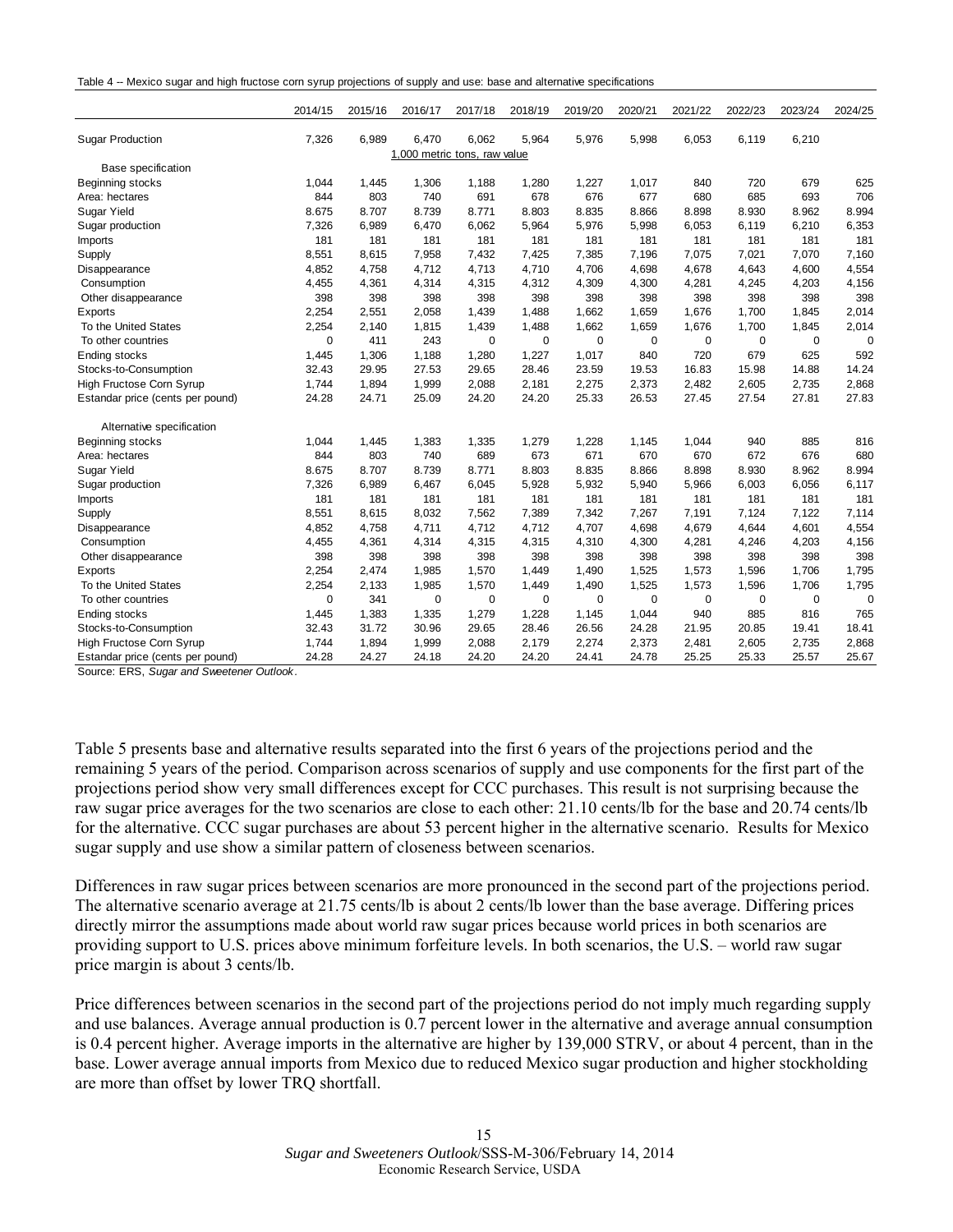|  |  |  | Table 5 -- USDA long-term projections for sugar in the United States and Mexico, baseline and alternative scenario |
|--|--|--|--------------------------------------------------------------------------------------------------------------------|
|  |  |  |                                                                                                                    |

| ooph iong tomm projections for sugar in the onlited otates and mexico, |                  |                 | <b>Dascritic and alternative secriance</b><br>Baseline 1/ |                 | Alternative 2/  |
|------------------------------------------------------------------------|------------------|-----------------|-----------------------------------------------------------|-----------------|-----------------|
|                                                                        |                  | 2014/15-2019/20 | 2020/21-2024/25                                           | 2014/15-2019/20 | 2020/21-2024/25 |
| World raw sugar price                                                  | Cents per pound  | 17.74           | 20.74                                                     | 15.97           | 18.67           |
| U.S. raw sugar price                                                   | Cents per pound  | 21.10           | 23.74                                                     | 20.74           | 21.75           |
| U.S. world sugar price margin                                          | Cents per pound  | 3.35            | 3.00                                                      | 4.77            | 3.08            |
| U.S. beet sugar                                                        |                  |                 |                                                           |                 |                 |
| Sugarbeet price                                                        | Dollars per ton  | 47.79           | 49.48                                                     | 47.47           | 46.91           |
| Area planted                                                           | 1,000 acres      | 1,229.22        | 1,218.82                                                  | 1,227.48        | 1,206.99        |
| Area harvested                                                         | $1,000$ acres    | 1,184.21        | 1,174.28                                                  | 1,182.55        | 1,162.94        |
| Beet sugar yield                                                       | STRV per acre 3/ | 4.54            | 4.78                                                      | 4.54            | 4.78            |
| Beet sugar production                                                  | 1,000 STRV       | 5,381           | 5,609                                                     | 5,373           | 5,556           |
| U.S. cane sugar                                                        |                  |                 |                                                           |                 |                 |
| Sugarcane price                                                        | Dollars per ton  | 39.68           | 42.03                                                     | 39.68           | 41.76           |
| Area harvested                                                         | 1,000 acres      | 836             | 834                                                       | 835             | 831             |
| Cane sugar yield                                                       | STRV per acre    | 4.48            | 4.62                                                      | 4.48            | 4.62            |
| Cane sugar production                                                  | 1,000 STRV       | 3,747           | 3,855                                                     | 3,741           | 3,838           |
| U.S. sugar production                                                  | 1,000 STRV       | 9,128           | 9,464                                                     | 9,115           | 9,394           |
| <b>Imports</b>                                                         |                  |                 |                                                           |                 |                 |
| Tariff-rate quota (TRQ) allocation                                     | 1,000 STRV       | 1,571           | 1,584                                                     | 1,571           | 1,584           |
| <b>TRQ shortfall</b>                                                   | 1,000 STRV       | $-448$          | $-437$                                                    | $-410$          | $-144$          |
| TRQ sugar imports                                                      | 1,000 STRV       | 1,123           | 1,148                                                     | 1,162           | 1,441           |
| Mexico                                                                 | 1,000 STRV       | 1,984           | 1,961                                                     | 1,999           | 1,807           |
| Other sources                                                          | 1,000 STRV       | 400             | 400                                                       | 400             | 400             |
| Total imports                                                          | 1,000 STRV       | 3,507           | 3,509                                                     | 3,560           | 3,648           |
| Deliveries for human consumption                                       | 1,000 STRV       | 12,004          | 12,494                                                    | 12,011          | 12,542          |
| CCC sugar purchase for ethanol 4/                                      | 1,000 STRV       | 95              | 0                                                         | 145             | 0               |
| Federal budget expense -- annual average                               | 1,000 dollars    | 27,660          | 0                                                         | 43,051          | 0               |
| Federal budget expense -- present value                                | Million dollars  | 154.327         | 0                                                         | 242.358         | 0               |
|                                                                        |                  |                 |                                                           |                 |                 |
| Ending stocks                                                          | 1,000 STRV       | 2,403           | 2,584                                                     | 2,317           | 2,586           |
| Ending stocks-to-use                                                   | percent          | 19.14           | 19.95                                                     | 18.37           | 19.89           |
| Estandar price - Mexico City                                           | cents per pound  | 24.63           | 27.43                                                     | 24.25           | 25.32           |
| Mexico sugar production                                                | 1,000 MTRV 5/    | 6,465           | 6,147                                                     | 6,448           | 6,016           |
| Mexico sugar for consumption                                           | 1,000 MTRV       | 4,344           | 4,237                                                     | 4,345           | 4,237           |
| Mexico sugar exports                                                   |                  | 1,909           | 1,779                                                     | 1,870           | 1,639           |
| <b>Exports to the United States</b>                                    | 1,000 MTRV       | 1,800           | 1,779                                                     | 1,813           | 1,639           |
| Exports to other countries                                             | 1,000 MTRV       | 109             | 0                                                         | 57              | 0               |
| Mexico ending stocks                                                   | 1,000 MTRV       | 1,244           | 691                                                       | 1,303           | 890             |
| Mexico ending stocks-to-consumption                                    | percent          | 28.63           | 16.32                                                     | 29.98           | 21.00           |

1/ Baseline world raw sugar price (cents per pound) from figure 3.

2/ Alternative scenario: world raw sugar prices are 90 percent of corresponding baseline prices.

3/ STRV = short tons, raw value.

4/ CCC = Commodity Credit Corporation.

5/ MTRV = metric tons, raw value.

Source: ERS, *Sugar and Sweetener Outlook.*

*Sugar and Sweeteners Outlook*/SSS-M-306/February 14, 2014 Economic Research Service, USDA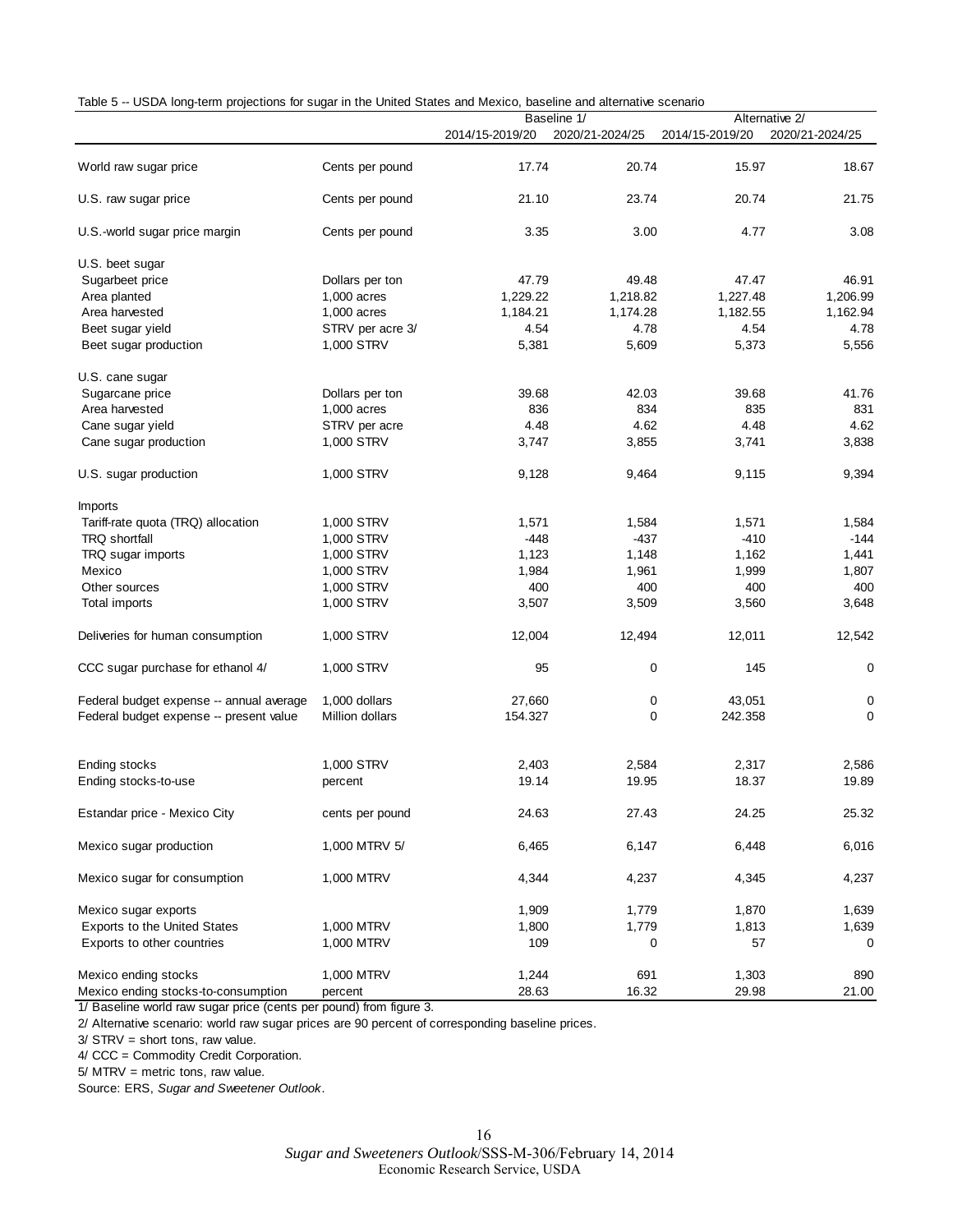## *Conclusion: Expected Budgetary Effects of the 2008 Act*

The scenarios described in this chapter constitute the USDA base and alternative long-term sugar supply and use projections for February 2014. One of the chief uses of the long term projections is to estimate Federal Government budget expense from U.S. sugar program operations. In the base scenario, CCC sugar purchases of sugar for resale to ethanol producers is indicated in 2014/15, 2017/18, and 2018/19 for a total of 568,000 STRV. The present value of total net expenditure (quantity purchased/resold times the difference between purchase and sales prices) is forecast at \$154.327 million In the alternative scenario of lower world prices, CCC sugar purchases of sugar for resale to ethanol producers is indicated for 2014/15 – 2018/19 for a total of 871,000 STRV. The present value of total expenditures is \$242.358 million.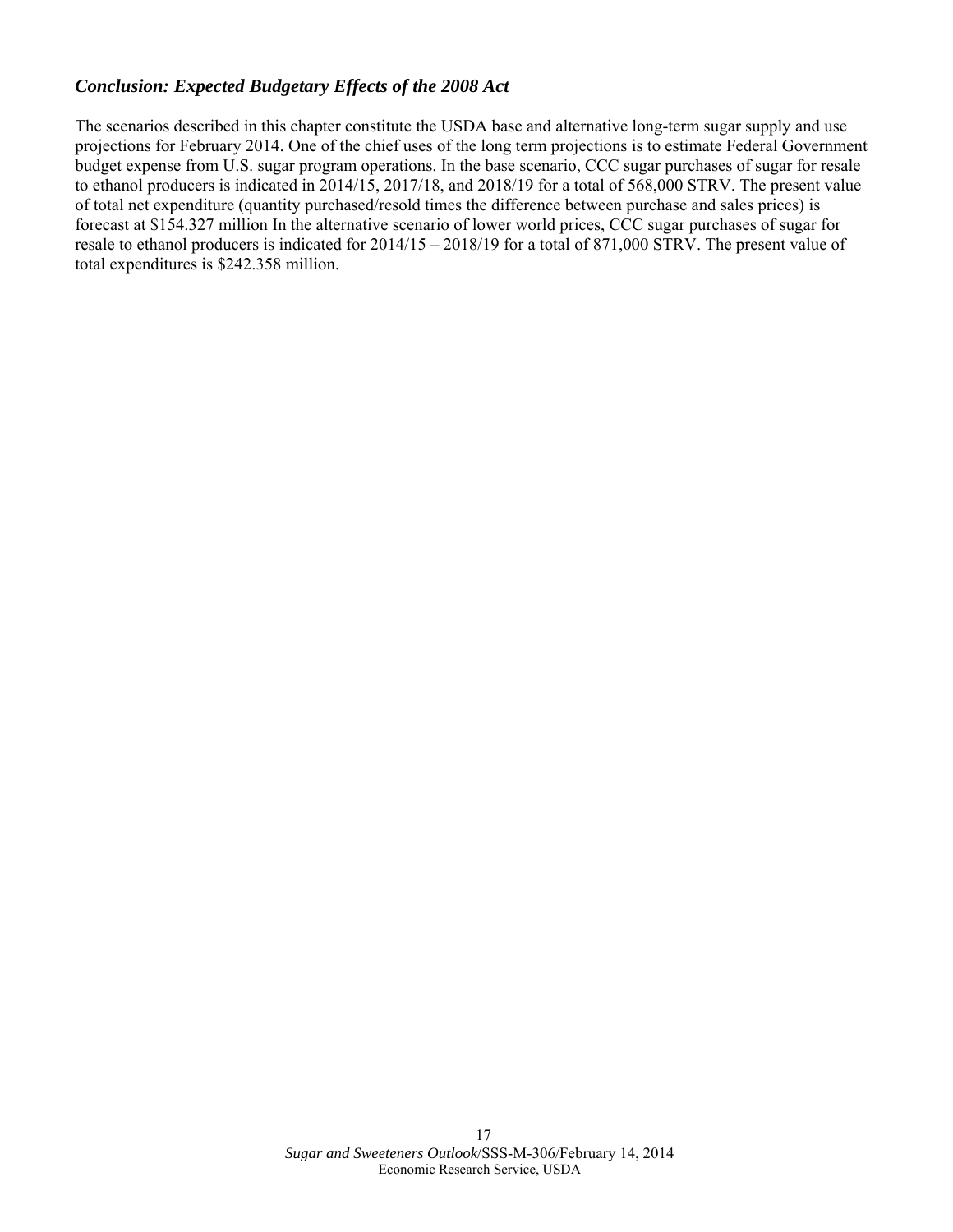# **Sugar and Sweeteners in the North American Free Trade Agreement (NAFTA) Area**

On February 10, 2014, the USDA published in the *World Agricultural Supply and Demand Estimates* (WASDE) its latest sugar supply and use projections for the United States and Mexico for fiscal year 2012/13 and projections for 2013/14.

### *U.S. Sugar*

The Farm Service Agency (FSA) made several small revisions to *Sweetener Market Data* (SMD) for 2012/13 based on corrected data supplied by a sugarbeet processor. Beet sugar production was decreased slightly to 5.076 million short tons, raw value, (STRV), the estimate for deliveries for human consumption was decreased 1,665 STRV to 11.511 million STRV, and the ending stocks estimate was reduced by 3,500 STRV to 2.157 million STRV.

The USDA reduced its projection of 2013/14 cane sugar production in several States based on revised forecasts made by sugarcane millers: Florida – decrease of 53,000 STRV to 1.780 million STRV; Texas – decrease of 5,000 STRV to 135,000 STRV; and Hawaii – increase of 5,000 STRV to 185,000 STRV. The Florida crop has been hurt by rain and freezing temperatures in January. The Texas crop has been challenged all season, and Hawaii production in December was uncharacteristically strong at the end of its calendar-based crop year.

There were no other changes made to the U.S. sugar supply and use balance (table 6). Deliveries for human consumption through December have totaled 2.892 million STRV, about 2.1 percent ahead of last year through the same period. Imports through the end of January have totaled  $964,888$  metric tons, raw value (MTRV) – 16.2 percent ahead of last year. Although imports entering under the 2013/14 raw sugar tariff-rate quota (TRQ) at 177,528 MTRV are running 38.8 percent behind last year's pace, imports from Mexico totaling 691,997 MTRV are running above last year by 93.9 percent. The Sugar and Sweetener Outlook estimates that about 71 percent of 2013/14 imports from Mexico have gone to U.S. sugar refiners, compared with 41 percent for the same period last year.

Ending stocks are projected at 1.881 million STRV, implying an ending stocks-to-use ratio of 14.9 percent, down from 15.4 percent projected last month.

### *Mexico Sugar and High Fructose Corn Syrup*

The USDA reduced its projection of 2013/14 Mexico sugar production by 345,000 Mt to 6.350 million Mt. Harvest data through the beginning of February imply diminished prospects for the sugarcane harvest and sharply reduced prospects for sucrose recovery. Figure 7 shows that sugarcane harvested through the first week of February has totaled 20.070 million metric tons (mt). Although this total is much higher than the corresponding period of harvest years before 2012/13, it is running about 18 percent behind last year and 7.3 percent behind the level expected by Mexico's *Comite Nacional Para El Desarrollo Sustentable de la Caña de Azucar* (Conadesuca). Based on an average relationship between the interim and final sugarcane yield (fig. 8), the Sugar and Sweetener Outlook projects a final sugarcane yield of 70.219 mt per hectare, with a standard deviation of 0.374. This projection is a bit lower than Conadesuca's 70.859 mt per hectare. Assuming that Conadesuca's forecast of area harvested of 819,065 hectares is attainable and likely, the implied *Sugar and Sweetener Outlook* forecast (November 2013) of sugarcane production is 57.514 million mt. Although this forecast is only 1 percent lower than the Conadesuca forecast, the pace of the harvest will have to pick up substantially to achieve it. Area harvested through the first week of February is 31.0 percent of the total forecast. This level compares with 35.7 percent last year and an average of 33.9 percent for the 4 years prior to last year.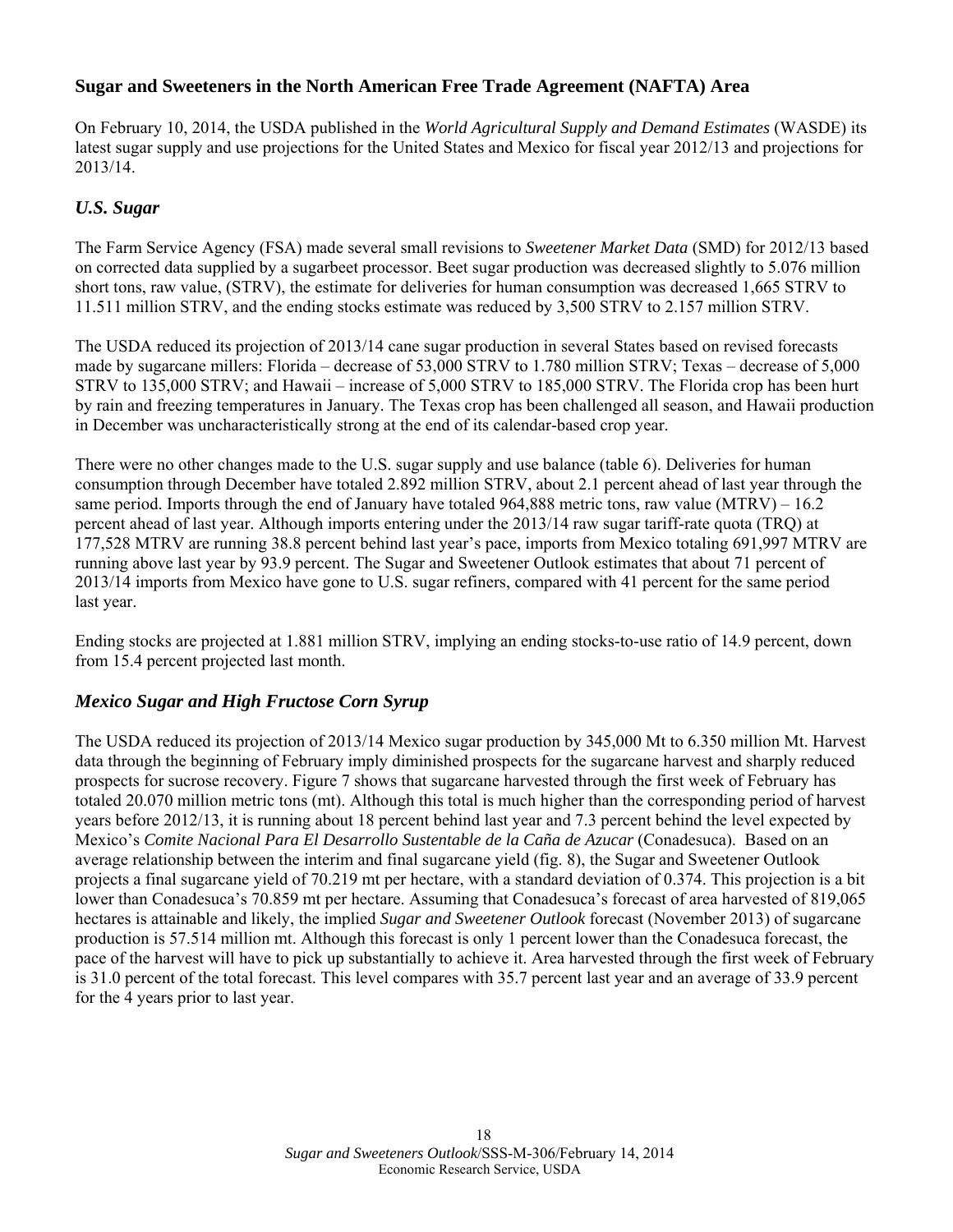Table 6 -- U.S. sugar: supply and use, by fiscal year (Oct./Sept.), February 2014.

| Items                                                                | 2011/12  | 2012/13                     | 2013/14     | 2011/12  | 2012/13                      | 2013/14     |
|----------------------------------------------------------------------|----------|-----------------------------|-------------|----------|------------------------------|-------------|
|                                                                      |          | 1,000 short tons, raw value |             |          | 1,000 metric tons, raw value |             |
| Beginning stocks                                                     | 1,378    | 1,979                       | 2,157       | 1,250    | 1,796                        | 1,956       |
| Total production                                                     | 8,488    | 8,980                       | 8,725       | 7,700    | 8,147                        | 7,915       |
| Beet sugar                                                           | 4,900    | 5,076                       | 5,025       | 4,446    | 4,605                        | 4,559       |
| Cane sugar                                                           | 3,588    | 3,904                       | 3,700       | 3,255    | 3,542                        | 3,357       |
| Florida                                                              | 1,828    | 1,866                       | 1,780       | 1,658    | 1,693                        | 1,615       |
| Louisiana                                                            | 1,438    | 1,686                       | 1,600       | 1,305    | 1,530                        | 1,451       |
| Texas                                                                | 150      | 173                         | 135         | 136      | 157                          | 122         |
| Hawaii                                                               | 172      | 179                         | 185         | 156      | 163                          | 168         |
| Total imports                                                        | 3,632    | 3,224                       | 3,184       | 3,295    | 2,925                        | 2,888       |
| Tariff-rate quota imports                                            | 1,883    | 957                         | 1,319       | 1,709    | 868                          | 1,197       |
| Other Program Imports                                                | 664      | 136                         | 110         | 602      | 124                          | 100         |
| Non-program imports                                                  | 1,085    | 2,131                       | 1,755       | 984      | 1,933                        | 1,592       |
| Mexico                                                               | 1,071    | 2,124                       | 1,745       | 972      | 1,927                        | 1,583       |
| Total supply                                                         | 13,498   | 14,184                      | 14,066      | 12,245   | 12,868                       | 12,760      |
| Total exports                                                        | 269      | 274                         | 250         | 244      | 249                          | 227         |
| Miscellaneous                                                        | $-64$    | $-22$                       | 0           | $-58$    | $-20$                        | 0           |
| Deliveries for domestic use<br>Transfer to sugar-containing products | 11,313   | 11,776                      | 11,991      | 10,263   | 10,683                       | 10,878      |
| for exports under reexport program                                   | 140      | 80                          | 150         | 127      | 73                           | 136         |
| Transfer to polyhydric alcohol, feed, other alcohol                  | 33       | 32                          | 35          | 30       | 29                           | 32          |
| Commodity Credit Corporation (CCC) sale for ethanol                  | $\Omega$ | 153                         | 316         | $\Omega$ | 139                          |             |
| Deliveries for domestic food and beverage use                        | 11,141   | 11,511                      | 11,490      | 10,107   | 10,442                       | 10,424      |
| Total use                                                            | 11,519   | 12,027                      | 12,241      | 10,450   | 10,911                       | 11,105      |
| Ending stocks                                                        | 1,979    | 2,157                       | 1,825       | 1,796    | 1,956                        | 1,655       |
| Private                                                              | 1,979    | 1,840                       | 1,825       | 1,796    | 1,670                        | 1,655       |
| Commodity Credit Corporation (CCC)                                   | 0        | 316                         | $\mathbf 0$ | 0        | 287                          | $\mathbf 0$ |
| Stocks-to-use ratio                                                  | 17.18    | 17.93                       | 14.91       | 17.18    | 17.93                        | 14.91       |

Source: USDA, ERS, *Sugar and Sweetener Outlook* .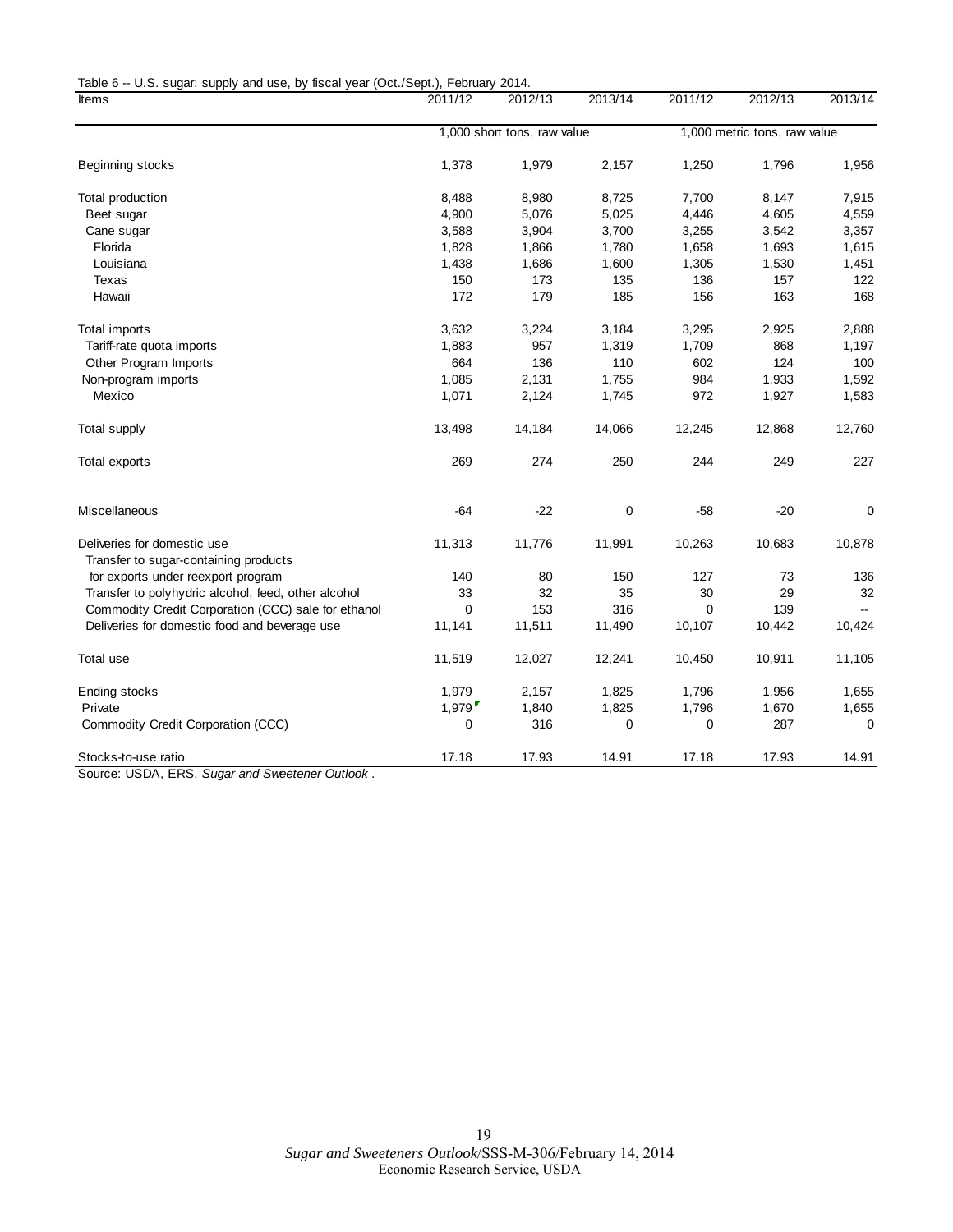Figure 7 **Mexico sugarcane production through week 19, 2008/09-2013/14**

Metric tons



Source: Conadesuca.

#### Figure 8

Cumulative sugarcane yield in metric tons (mt) per hectare (ha) during harvest season

Sugar mt per hectare



Source: Conadesuca.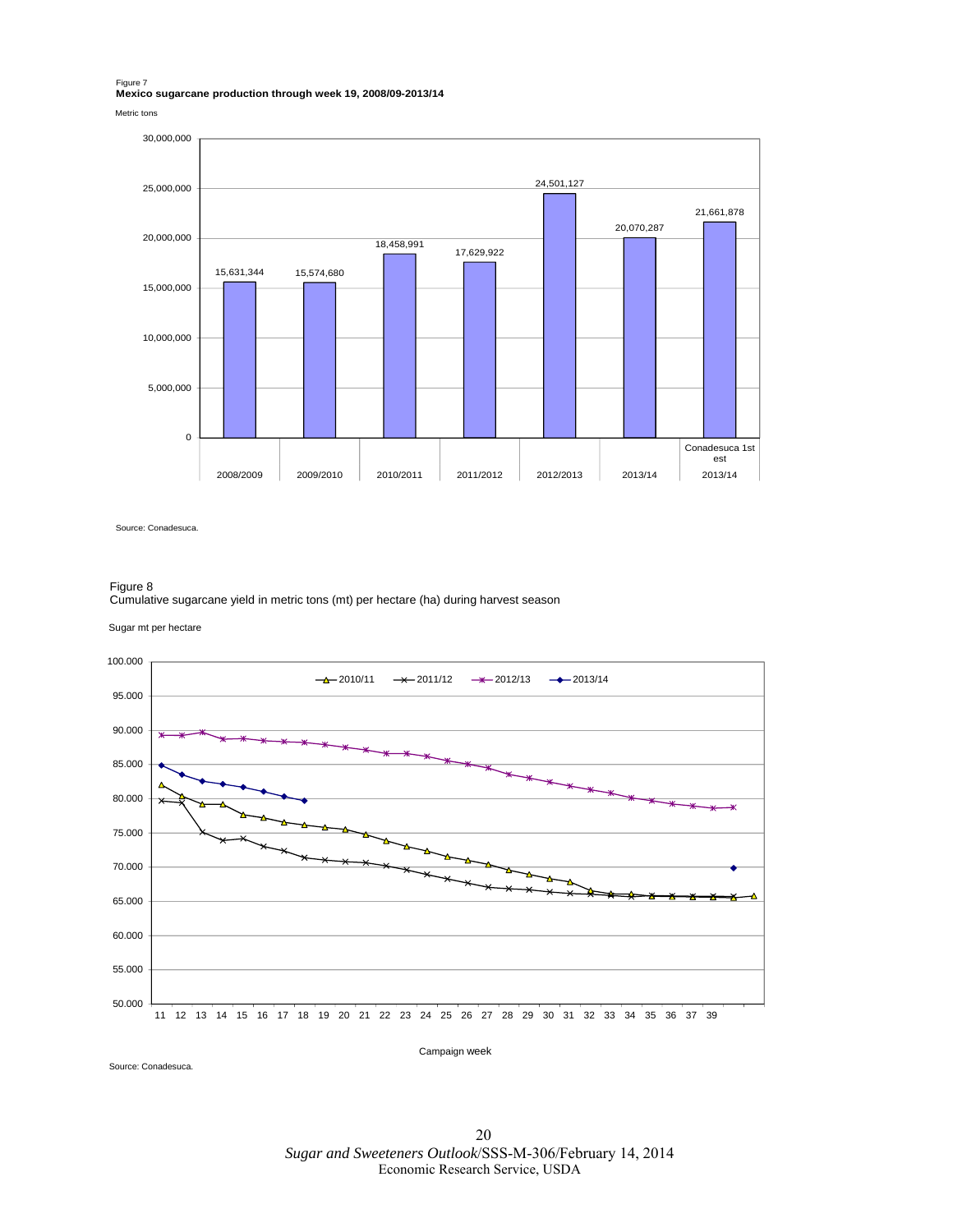Sucrose recovery for 2013/14 will very likely fall much below the level originally forecast by Conadesuca. Figure 9 shows cumulative recovery rates by harvest week since 2011/12, along with the rates expected by Conadesuca for this year. This year's recovery rate has been consistently below the rate profile of 2011/12 that resulted in a final season rate of 10.92 percent. In order to achieve Conadesuca's final rate of 11.54 percent, this year's cumulative rates should be above those of last year (final rate equal to 11.35 percent). Although there is some narrowing of this year's rates and those expected by Conadesuca, they are still about 6 percent apart. Based on relationships between interim and final rates, the Sugar and Sweetener Outlook projects a final rate of 10.787 percent (table 7).



#### Figure 9 **Intra-seasonal, cumulative sugar recovery rates in Mexico, recent crop years**

Source: Conadesuca.

Table 7 -- Sugar and Sweetener Outlook Mexico sugar production forecast derived from interim yield and recovery estimates from week 18

|                          | <b>ERS-derived</b><br>average | <b>ERS-standard</b><br>deviation | <b>ERS-derived</b><br>based on 2-<br>standard deviation<br>from mean |            | Conadesuca -<br>1st estimate |
|--------------------------|-------------------------------|----------------------------------|----------------------------------------------------------------------|------------|------------------------------|
| Area (hectares: ha)      | 819,065                       | -                                |                                                                      | 819,065    | 819,065                      |
| Yield (metric ton: mt)   | 70.219                        |                                  | 0.374                                                                | 70.967     | 70.859                       |
| Sugarcane (mt)           | 57,513,533                    |                                  |                                                                      | 58,126,719 | 58,038,127                   |
| Recovery (percent)       | 10.787                        |                                  | 0.062                                                                | 10.911     | 11.536                       |
| Sugar (mt)               | 6,204,014                     |                                  |                                                                      | 6,342,008  | 6,695,310                    |
| $\sim$<br>$ \sim$ $\sim$ | $\sim$<br>.                   |                                  |                                                                      |            |                              |

Source: ERS, *Sugar and Sweetener Outlook* .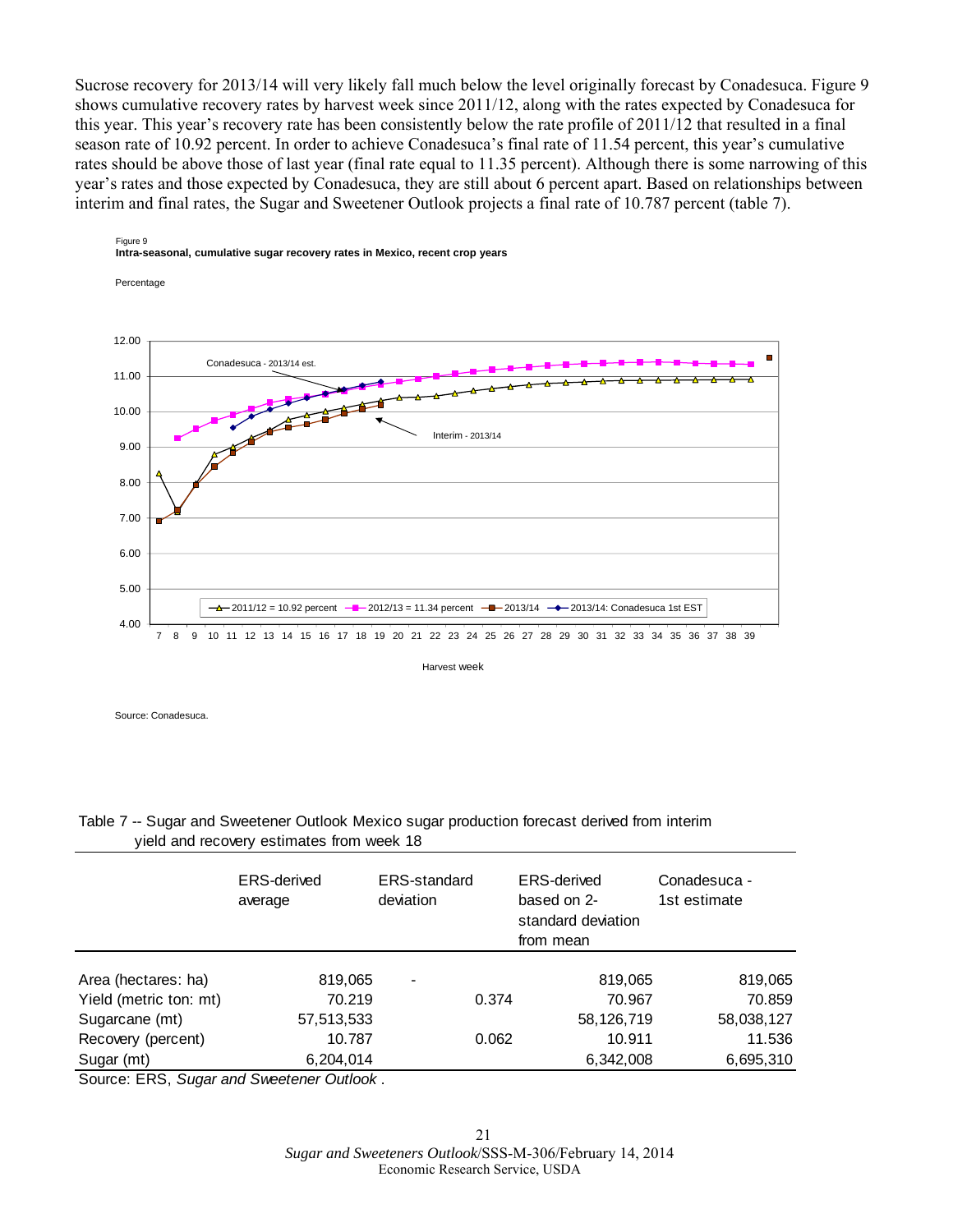As table 7 shows, if the *Sugar and Sweetener Outlook* projections of sugarcane yield and sucrose recovery were adopted, along with the area harvested as forecast by Conadesuca, Mexico 2013/14 sugar production would be forecast at 6.204 million mt. However, because the harvest season is far from its completion, the USDA decided on a more conservative course. The yield and recovery forecasts were adjusted up by 2 standard deviations to those values shown in the third column of table 7. The implied production (rounded) is 6.350 million mt.

Conadesuca released its estimate of sugar and high fructose corn syrup (HFCS) consumption through December, the first 3 months of the marketing year. These estimates, shown in figure 10 and compared with those of preceding years, are below expected values. Sugar consumption is 4.5 percent below last year; HFCS is 13.9 percent below; and combined sweeteners consumption is 7.5 percent below. Although the HFCS estimate is likely accurate because it is largely sourced from import data, the sugar estimate seems unrealistically low and may be the result of an unaudited stocks estimate.

The USDA expected HFCS consumption to be low but to recover later in the year as lower prices make it more competitive with domestic sugar. For this reason, the USDA made no adjustment to its HFCS consumption forecast of 1.491 million mt, dry weight. Sugar consumption, on the other hand, will probably be lower, if not to the extent shown in figure 10. Accordingly, the USDA reduced its sugar consumption forecast by 100,000 mt to 4.306 million mt (table 8).

With both the U.S. and Mexico sugar markets in relative balance, the USDA continues to project Mexico sugar stocks-to-consumption ratio at 22.0 percent. Ending stocks, therefore, are projected at 947,000 mt. Exports are a residual that balances total use with total supply. It is forecast at 2.399 million mt, a reduction of 223,000 mt compared with last month's forecast.

The USDA forecasts that the export decline will lower Mexico's exports to countries other than the United States on a one-to-one basis, leaving the forecast of exports to the United States unchanged from last month at 1.494 million mt. Figure 11 shows that since December, the decline in Mexico's sugar production relative to Conadesuca's forecast has been accompanied by an increasing margin between U.S. and world raw sugar prices. The margin was just over 3 cents per pound in late December and has risen above 5 cents per pound the last 2 weeks of January. This is clear market signal, both to Mexico and traditional U.S. sugar export suppliers, that the sugar needs of the United States have grown in light of reduced ability of Mexico to export as much as originally expected.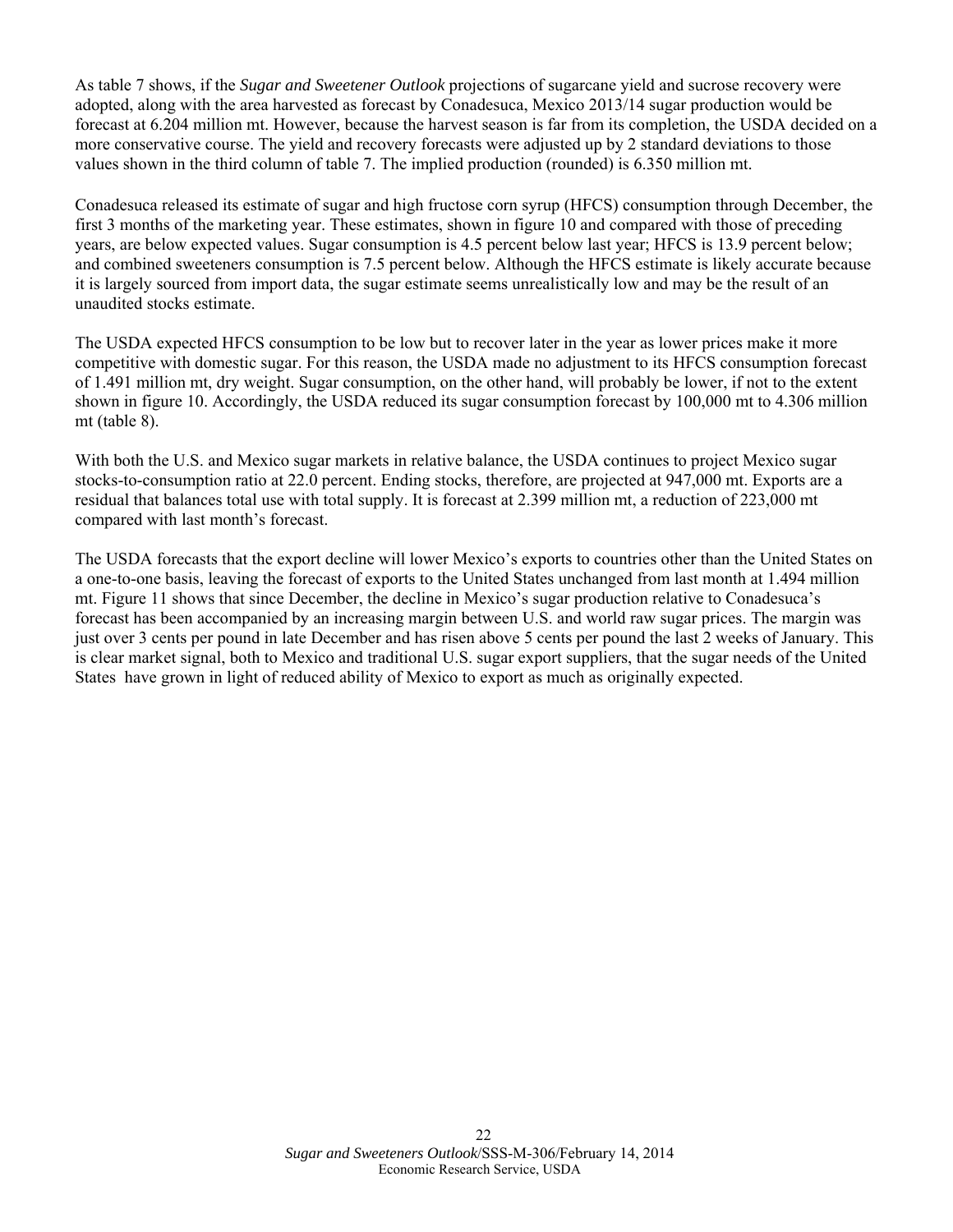|  |  |  |  | Table 8-- Mexico sugar supply and use, 2012/13 and projected 2013/14, February 2014 |  |
|--|--|--|--|-------------------------------------------------------------------------------------|--|
|--|--|--|--|-------------------------------------------------------------------------------------|--|

| Items                                                    | 2012/13                          | 2013/14 |  |  |  |
|----------------------------------------------------------|----------------------------------|---------|--|--|--|
|                                                          | 1,000 metric tons, actual weight |         |  |  |  |
| Beginning stocks                                         | 966                              | 1,460   |  |  |  |
| Production                                               | 6,975                            | 6,350   |  |  |  |
| Imports                                                  | 217                              | 226     |  |  |  |
| Imports for consumption                                  | 9                                | 10      |  |  |  |
| Imports for sugar-containing product exports (IMMEX) 1/  | 207                              | 216     |  |  |  |
| Total supply                                             | 8,157                            | 8,036   |  |  |  |
| Disappearance                                            |                                  |         |  |  |  |
| Human consumption                                        | 4,287                            | 4,306   |  |  |  |
| For sugar-containing product exports (IMMEX)             | 384                              | 384     |  |  |  |
| Statistical adjustment                                   | 53                               | 0       |  |  |  |
| Total                                                    | 4,724                            | 4,690   |  |  |  |
| Exports                                                  | 1,973                            | 2,399   |  |  |  |
| Exports to the United States & Puerto Rico               | 1,818                            | 1,494   |  |  |  |
| Exports to other countries                               | 155                              | 905     |  |  |  |
| Total use                                                | 6,697                            | 7,089   |  |  |  |
| Ending stocks                                            | 1,460                            | 947     |  |  |  |
|                                                          | 1,000 metric tons, raw value     |         |  |  |  |
| Beginning stocks                                         | 1,024                            | 1,548   |  |  |  |
| Production                                               | 7,393                            | 6,731   |  |  |  |
| Imports                                                  | 230                              | 240     |  |  |  |
| Imports for consumption                                  | 10                               | 11      |  |  |  |
| Imports for sugar-containing product exports (IMMEX)     | 220                              | 229     |  |  |  |
| Total supply                                             | 8,646                            | 8,519   |  |  |  |
| Disappearance                                            |                                  |         |  |  |  |
| Human consumption                                        | 4,544                            | 4,564   |  |  |  |
| For sugar-containing product exports (IMMEX)             | 407                              | 407     |  |  |  |
| Statistical adjustment                                   | 56                               | 0       |  |  |  |
| Total                                                    | 5,007                            | 4,971   |  |  |  |
| Exports                                                  | 2,091                            | 2,543   |  |  |  |
| Exports to the United States & Puerto Rico               | 1,927                            | 1,584   |  |  |  |
| Exports to other countries                               | 164                              | 960     |  |  |  |
| Total use                                                | 7,099                            | 7,515   |  |  |  |
| Ending stocks                                            | 1,548                            | 1,004   |  |  |  |
| Stocks-to-Human Consumption (percent)                    | 34.1                             | 22.0    |  |  |  |
| Stocks-to-Use (percent)                                  | 21.8                             | 13.4    |  |  |  |
| High Fructose Corn Syrup (HFCS) Consumption (dry weight) | 1,573                            | 1,491   |  |  |  |

Source: USDA, WASDE and ERS, *Sugar and Sweeteners Outlook* ; Conadesuca.

1/ IMMEX = Industria Manufacturera, Maquiladora y de Servicios de Exportación.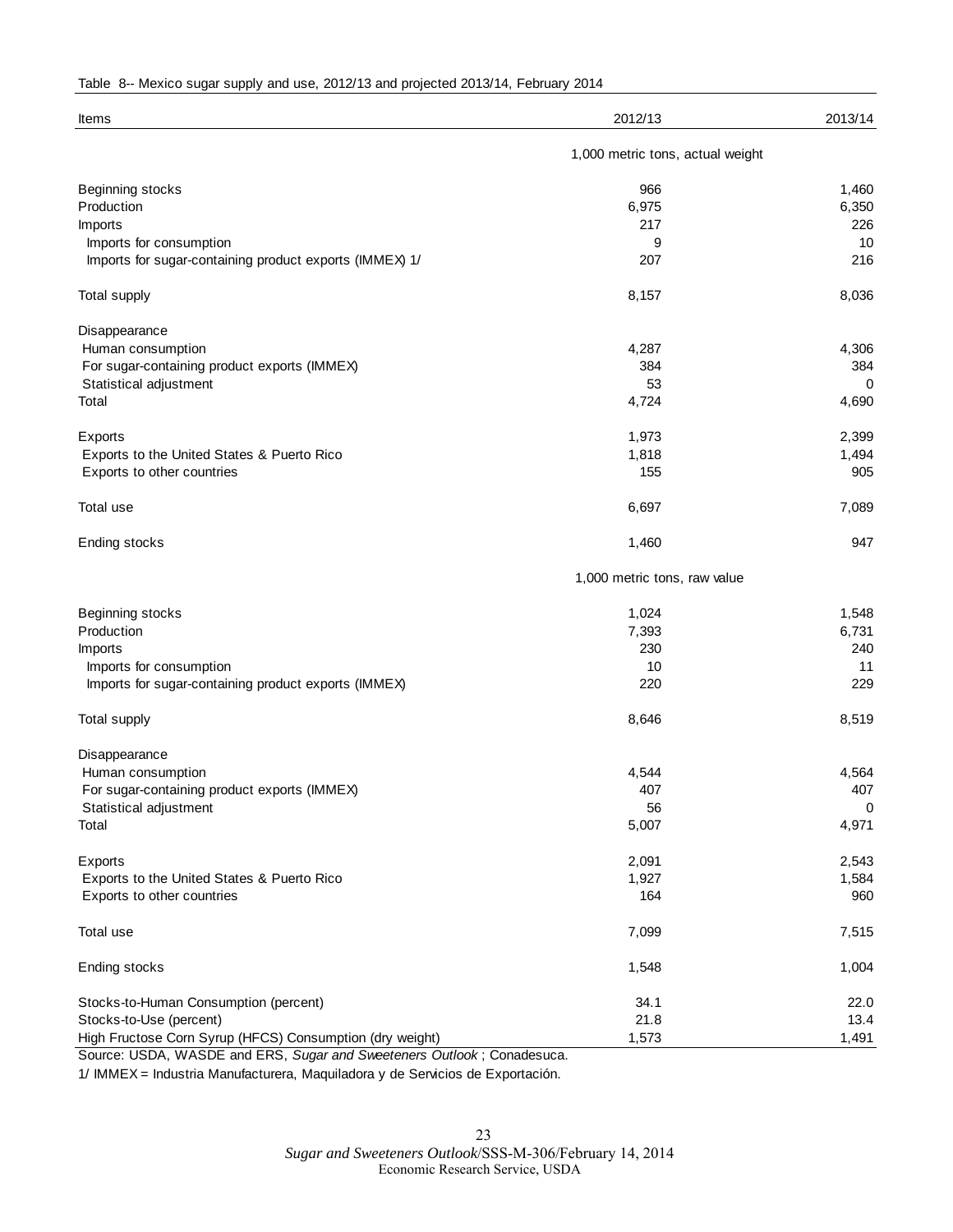#### Figure 10 **Sweetener consumption in Mexico, 3-months into marketing year, 2009/10 -- 2013/14**

Metric tons, tel quel



Source: Conadesuca.

**Figure 11 Increase in weekly Mexico sugar production deficit relative to predicted value and growing U.S.-world raw sugar price margin**



24 *Sugar and Sweeteners Outlook*/SSS-M-306/February 14, 2014 Economic Research Service, USDA